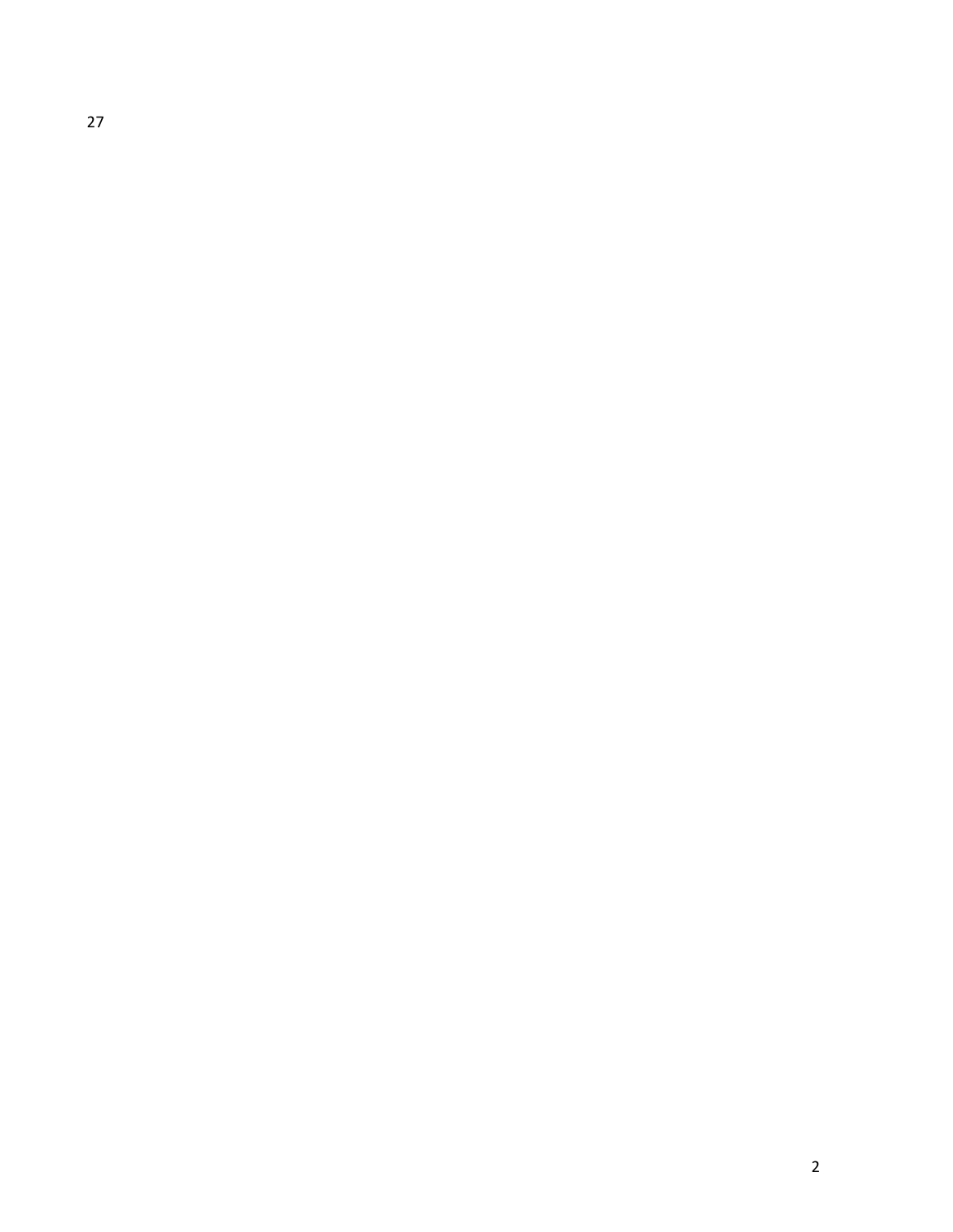- **Introduction**
- 

 Gender stereotypes refer to the set of social roles and behavioral norms and practices that are considered socially appropriate for men and women, so that, based on them, a person is deemed as masculine or feminine in the context of a specific culture and historical period (De Lemus et al., 2013). Across different cultures, masculinity is constructed in opposition to femininity, or to what it means to be feminine (Ellemers, 2018).

 An implication of stereotyping two groups as opposites is that any movement away from the stereotype of one group is, by definition, a movement toward the other group (Lips, 2020). For example, a man who is perceived as acting less rationally than the male stereotype is seen not only as less masculine but also as more feminine. Conversely, a woman who is perceived as acting less emotionally than the female stereotype is viewed not only as less feminine but also as more masculine (Lips, 2020).

 Health behaviors are part of broader social practices through which gender identities are continuously (re) constructed. Positive health beliefs or behaviors are also socially constructed as forms of idealized femininity (Cornwall, 2000; Lyons, 2009). As such, they are potentially feminizing influences that men must oppose using diverse strategies and mechanisms, depending on what other resources are accessible or are being utilized in the construction of masculinity. It has been demonstrated that the resources available for constructing masculinity are mostly unhealthy (e.g., consuming excessive amounts of alcohol (and drugs), not seeking professional help, being violent and aggressive, engaging in risky sexual and driving behaviors, and adopting an unhealthy diet) (Ellemers, 2018; Lyons, 2009). Men and boys often use these resources and reject healthy beliefs and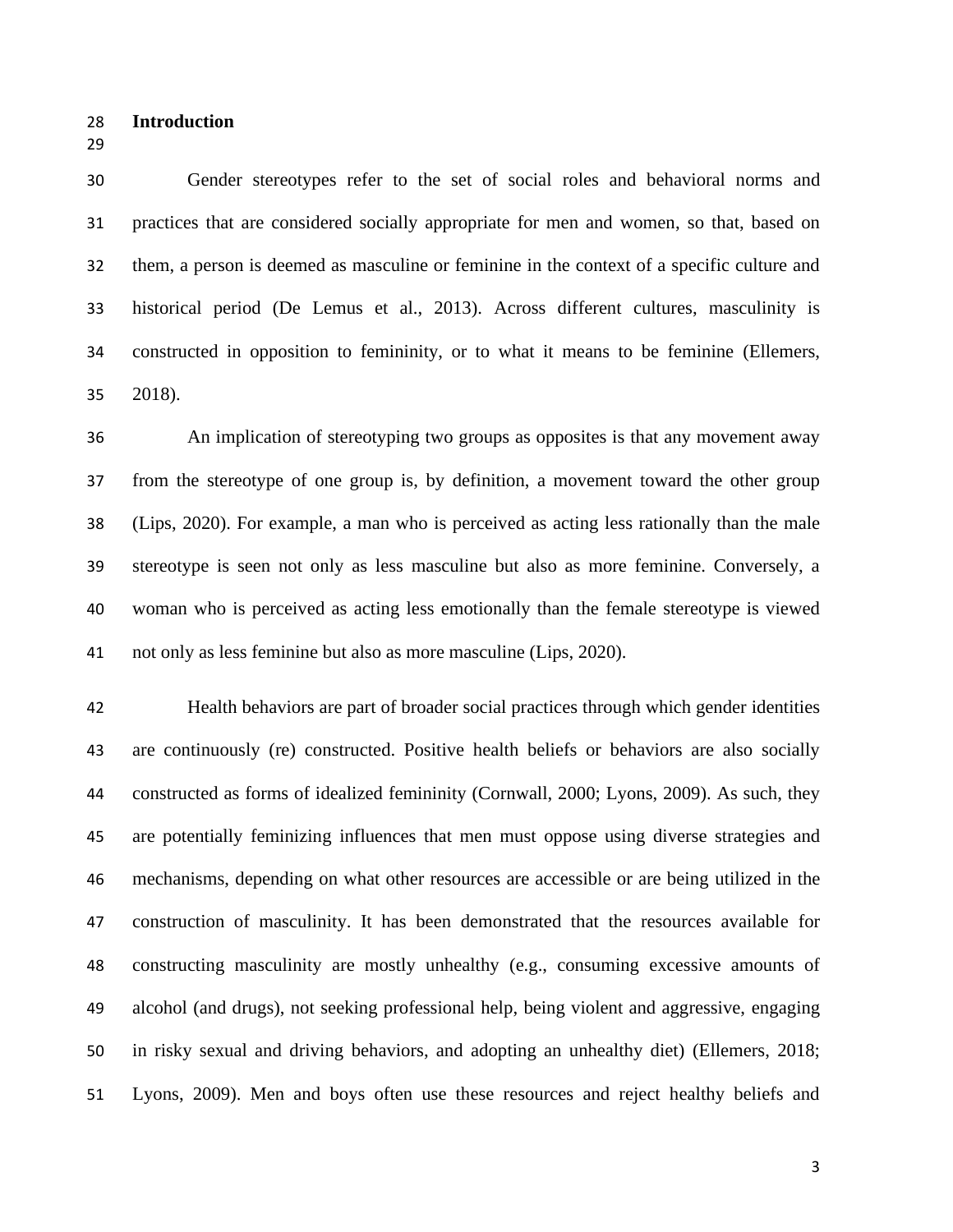behaviors to demonstrate and achieve what is considered as manhood. A man's success in adopting (socially feminized) health-promoting behaviors, as well as his failure to engage in (socially masculinized) physically risky behaviors, can undermine his ranking among men and relegate him to a subordinated status (Ellemers, 2018). Based on cultural norms, men and boys tend to construct masculinity in opposition to the health beliefs and behaviors of women and less masculine (i.e., "feminized") men and boys. In the same way, women and girls tend to construct femininity in opposition to behaviors related to masculinity.

 Several authors (Clément-Guillotin et al., 2011; Hannon et al., 2009; Hardin & Greer, 2009; Plaza et al., 2017) have shown that the practice of some physical activities is usually incompatible with the common constructions of feminine behavior. Sports are gender-based activities, with value and power associated with masculine traits (Birrell, 2013).

 Gender differences in terms of food preferences have also been reported and might be partially explained by gender stereotypes (Al-Sobayel, Al-Hazzaa, Abahussain, Qahwaji, & Musaiger, 2015; Caine-Bish & Scheule, 2009). Consumption of meat and high- energy-dense foods (e.g., fast food, sugar-sweetened beverages) has been identified as a marker of masculinity. In contrast, consuming vegetables, fruits, and other healthy foods is identified as a marker of femininity. Women that conform to this conception of femininity reduce the amount of food they consume and eat slowly compared to men (Arganini et al., 2012; Carey et al., 2017; Cavazza et al., 2015a; Monge-Rojas et al., 2015; Vartanian et al., 2007; Young et al., 2009).

 A body of evidence suggests that healthy dietary habits established during adolescence persist into adulthood (Cruz et al., 2018; Movassagh et al., 2017).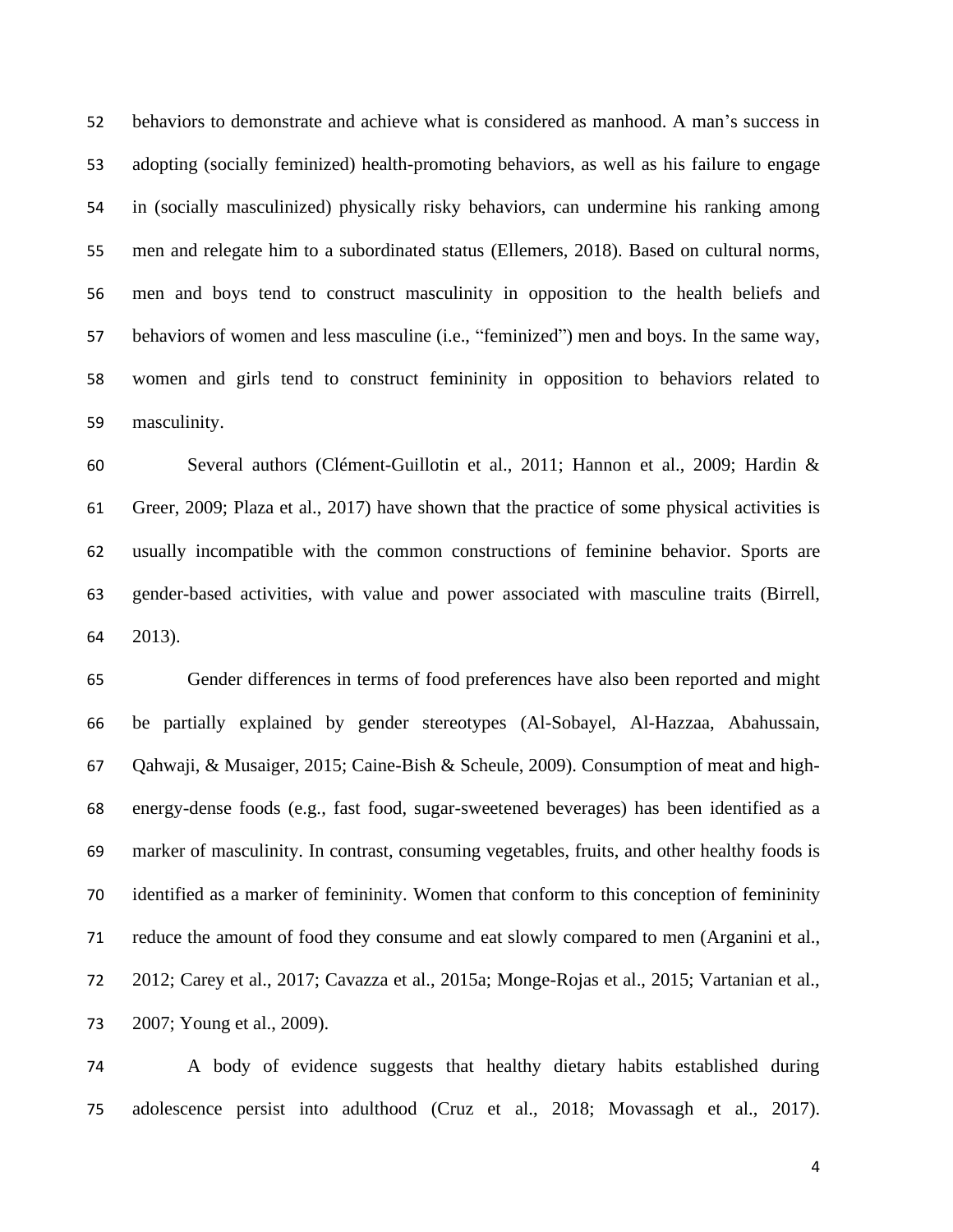Consequently, adolescence has been suggested as the best time to introduce dietary modifications that seek to enhance health-conscious dietary habits (Cruz et al., 2018; Mikkilä et al., 2005; Schneider et al., 2016). However, since adolescents might be quite sensitive to social norms (Lombardi et al., 2019), it is particularly valuable to develop a better scientific understanding of gender-based stereotypes and their role in the establishment of unhealthy eating habits during this period of life. Several studies (Herman et al., 2019; Igenoza, 2017; Le, 2019; Timeo & Suitner, 2018) have shown that eating- related traditional femininity victimize girls into stereotypical body shapes and harmful weight-control behaviors (like dietary restraint). On the other hand, the high-energy-dense foods related to masculinity make adolescent boys more susceptible to developing a deleterious lipid profile and overweight/obesity in the short term. Furthermore, adolescents with unhealthy eating habits have a higher risk of developing cardiometabolic syndrome and its related complications in adulthood (Craigie et al., 2011; Cruz et al., 2018; Movassagh et al., 2017).

 Methods used to study gender-based food intake stereotypes include qualitative interviews and focus groups (Carey, Saules, & Carr, 2017; Monge-Rojas et al., 2015), as well as self-reports (including correlational and experimental/quasi-experimental designs) (Cavazza et al., 2015b, 2015a; Kimura et al., 2009). However, to our knowledge, no scale has been developed and validated to measure such gender-based stereotypes.

 Despite their likely contribution to the understanding of some health behaviors – especially those where gender differences are frequently reported– gender stereotypes are not explicitly included in major health behavior models (e. g., Ajzen, 1991; Prochaska & DiClemente, 1982; Schwarzer, 2008). Arguably, some health behavior models address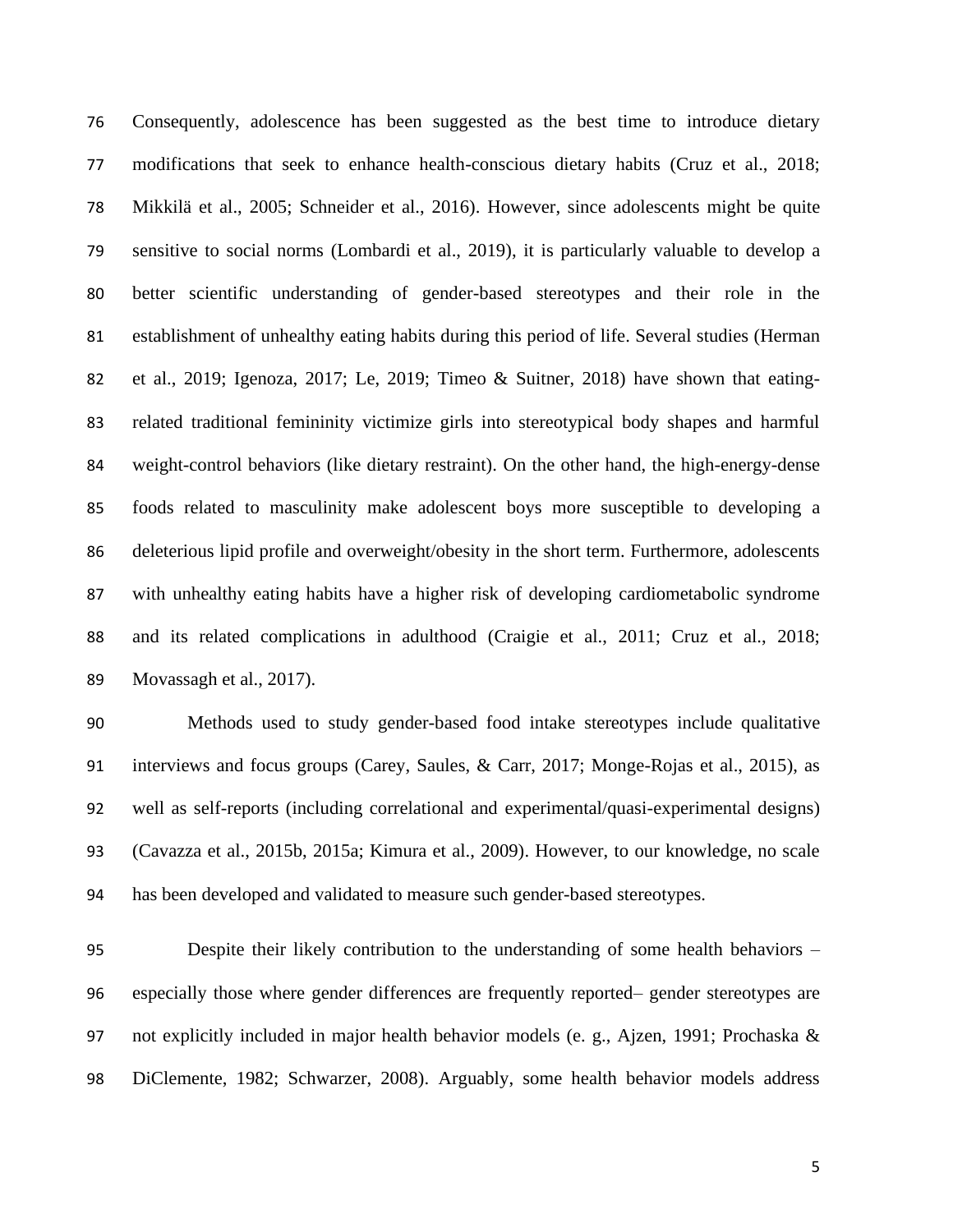social norms (e. g., Ajzen, 1991), but their focus is not necessarily on gender. The development of a scale for gender-based food intake stereotypes may help examine their role in the mechanisms described by major health behavior models and determine their influence on the adoption of healthy eating habits during adolescence.

 An unhealthy diet during adolescence has harmful short- and long-term health consequences. Consequently, identifying the factors that act as barriers to adopting a healthy diet during adolescence provides timely information to public policymakers for the definition of effective strategies aimed at establishing healthy eating habits during this life period.

## **Gender-based stereotypes, sexism, and food intake**

 From a theoretical standpoint, the construct of gender-based food intake stereotypes should relate to two kinds of variables: sexism and dietary food intake*. Sexism* has been defined as the endorsement of discriminatory or prejudicial beliefs and feelings based on sex, and it is usually linked to stereotypical conceptions of the sexes and the adoption of a traditional gender-role ideology (Moya & Expósito, 2001). Sexism has also been described as a system of inequality based on gender, which involves beliefs and discriminatory treatments based on the assumed superiority and privileges of men (Brown, 2010; Pistella et al., 2018).

 Currently, psychologists identify two primary types of sexist ideologies: hostile and benevolent (Glick & Fiske, 1996). Hostile sexism is a derogatory view of women based on resentment, distrust, and the perception that women are seeking control over men. Benevolent sexism is a subjectively positive view of women as "pure creatures," who need to be protected and adored based on the perception of women as weak and best relegated to traditional gender roles. The endorsement of sexist views has been related to homophobic attitudes (Pistella et al., 2018). The belief that men are superior and that traditional gender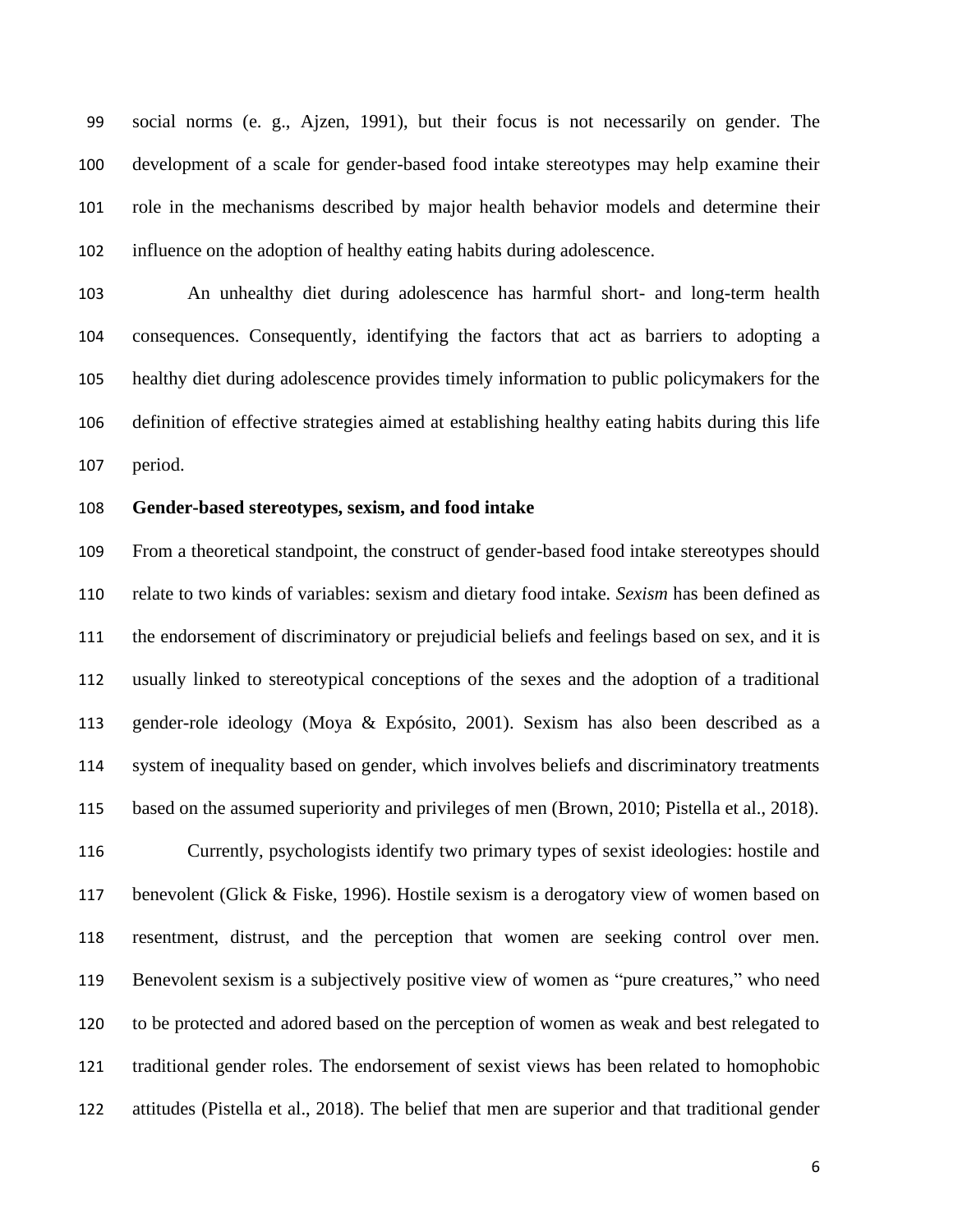roles should hold may also be expressed as hostile beliefs towards individuals not fitting these roles, such as homosexuals.

 Ambivalent sexism has been related to different types of masculinity and femininity (Glick et al., 2015). Masculinity is viewed as a social location, a set of practices and characteristics understood as "masculine" and having effects on bodily experience, individuals, relationships, and social structures (Schippers, 2007). Thus, instead of "possessing or having masculinity, individuals move through and produce masculinity by engaging in masculine practices" (Schippers, 2007). One salient type of masculinity found in gender studies literature is known as "hegemonic masculinity" (Connell, 1995; Connell & Messerschmidt, 2005; Messerschmidt, 2019). Connell (1995) defines it as a specific form of masculinity in a given historical and society-wide social setting that legitimizes unequal gender relations between men and women, between masculinity and femininity, and among masculinities. Hegemonic masculinity influences men's identities and behaviors (e.g., being strong, aggressive, tough, independent, courageous, invulnerable). Some masculine practices and characteristics are hegemonic, and others are not (e.g., supporting household activities, looking after body and personal appearance, having refined manners, being emotional) (Messerschmidt et al., 2018). Furthermore, different masculinities are continuously being renegotiated through different practices, arise out of different social contexts, and are not necessarily linked to different groups of men (Cornwall & White, 2000).

 Hegemonic masculinity is not a trait-focused or fixed character concept: Connell (1995) emphasized its relational nature, which legitimates the superordination of some men over women and men with alternative forms of masculinity (Messerschmidt, 2019). These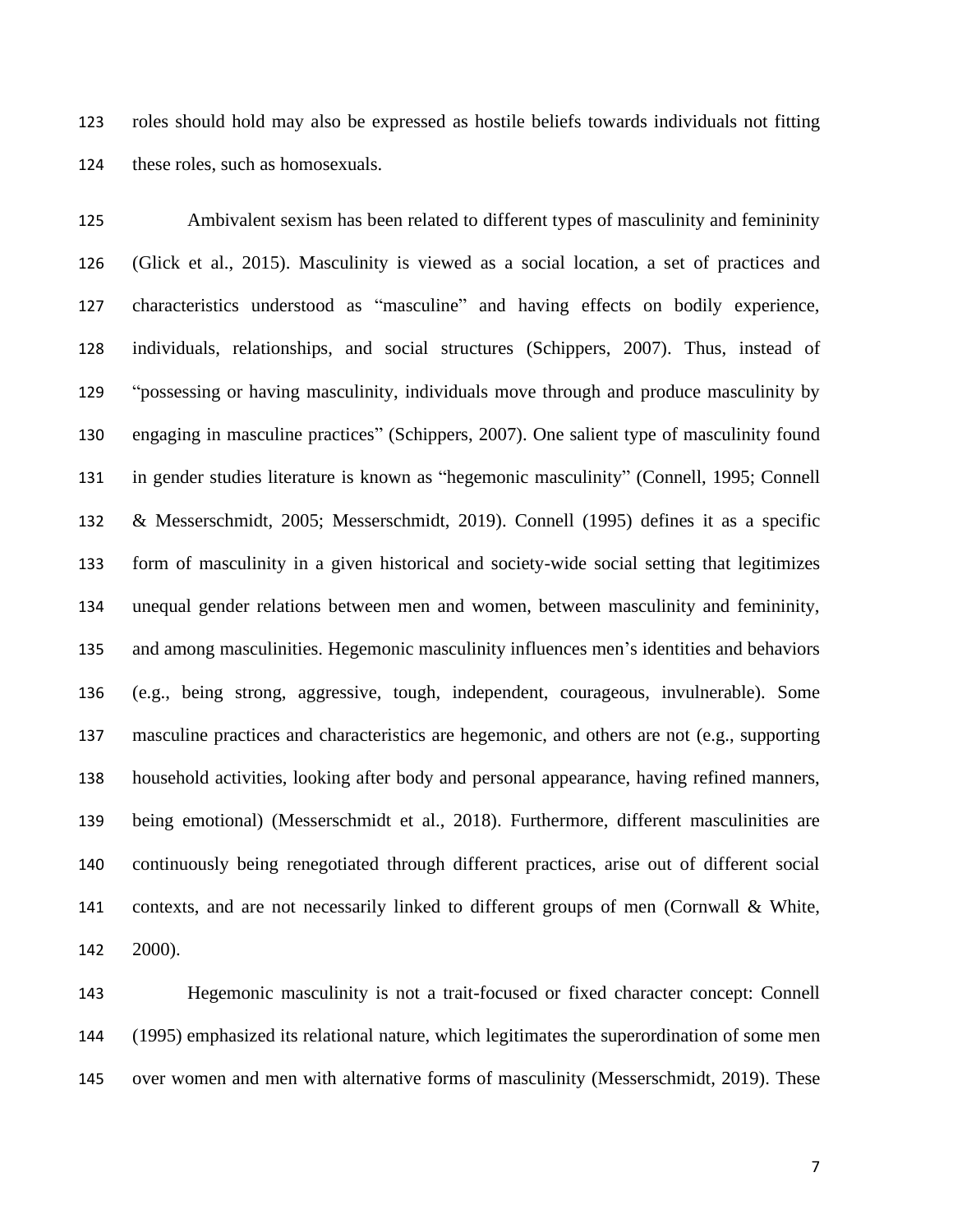masculinity subtypes are considered subordinate masculinities: those constructed as deviant to hegemonic masculinity.

 The concept of hegemonic masculinity was formulated in tandem with emphasized femininity, a normative form of femininity that is practiced in a complementary, compliant, and accommodating subordinate relationship with hegemonic masculinity (Connell & Messerschmidt, 2005).

 Literature from different theoretical frameworks suggests various mechanisms by which sexist ideologies might indirectly affect a wide range of behaviors (including those that are health-related), through gender stereotypes. For instance, the Expectancy-Value Model proffers that belief systems, cultural stereotypes, and social norms might determine behaviors through two core variables: success expectancies, that is, the perceived probability of success in a particular task, and subjective task value, which refers to the extent to which a task provides intrinsic interest and is perceived as useful and relevant by the individual (Eccles, 2011).

 Expectancies and values are shaped over time by individual and contextual factors. These include personal and family features (e.g., gender, culture, SES), previous experiences of success and failure, individual self-concept, and the influence of different socializing agents (e.g., parents, teachers, peers, and schools).

 Sexism may also indirectly affect various women's behavior through the internalization of hostile and benevolent sexist beliefs that may lead women to perceive substantial differences between genders (Hyde, 2005; Steele & Aronson, 1995), which in turn might affect their self-perception and motivations. In this regard, research has shown that women are more prone than men to support a generalized and diffuse system of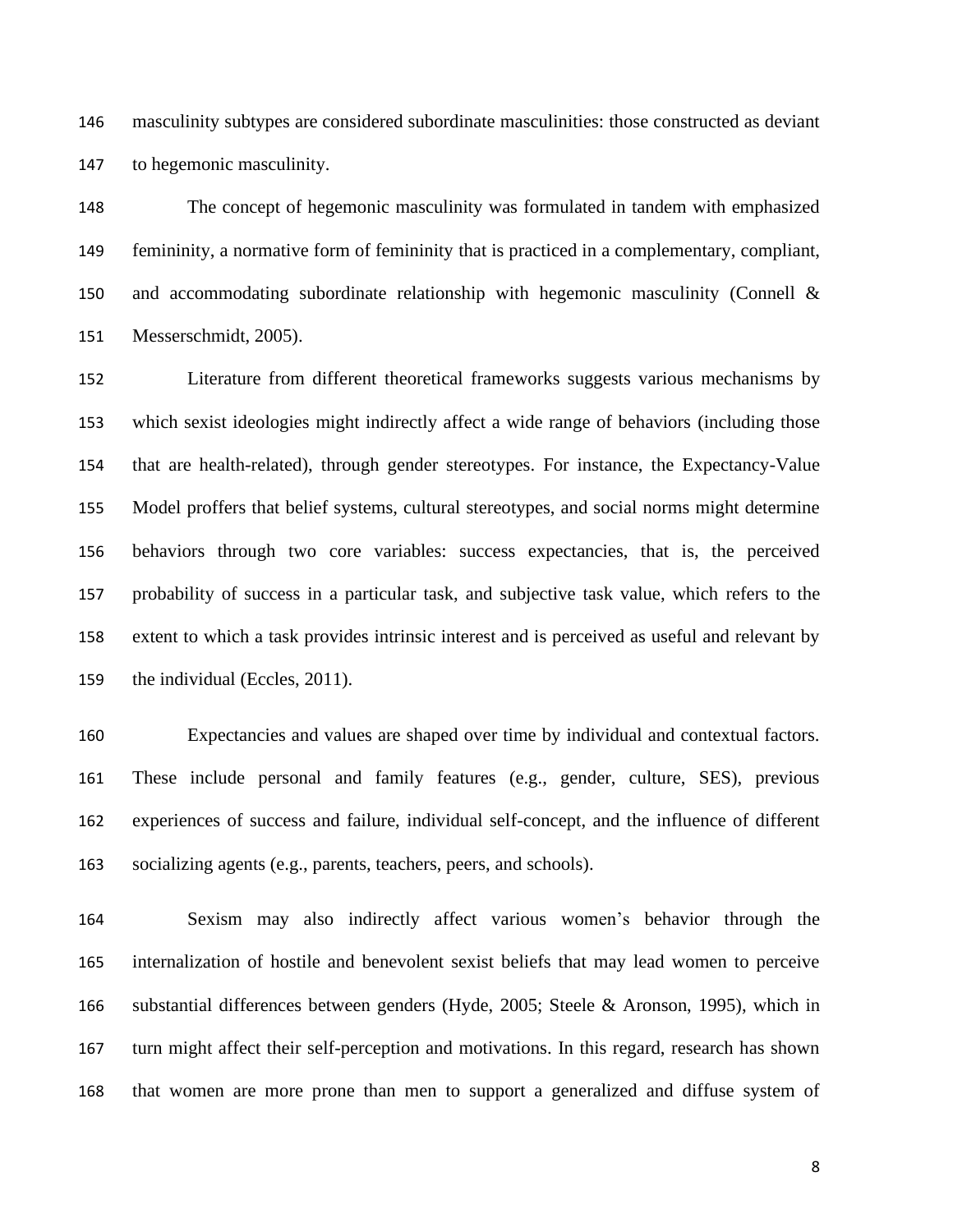inequality after being exposed to benevolent sexism (Dardenne et al., 2007; Jost & Kay, 2005). Moreover, a substantial body of evidence states that stereotypes may influence behavior when a member of a stereotyped group is placed in a situation in which his or her behavior could be judged as evidence that the individual possesses stereotypical group deficiencies. (Steele et al., 2004; Steele & Aronson, 1995).

 Food intake is another variable that can be related to the construct of gender-based stereotypes. Several qualitative studies have shown that the association of femininity and masculinity with specific foods is often correlated with the food's profile (i.e., health value, caloric and fat content), and with good/bad classifications that arise from these profiles. Food intake in girls is usually higher in fruits, vegetables, and sweet foods, and lower in fatty foods than in boys, suggesting that the girls' intake is healthier (Arganini et al., 2012; Carey et al., 2017; Cavazza et al., 2015a; Kimura et al., 2009, 2011; Monge-Rojas et al., 2015; Vartanian et al., 2007; Young et al., 2009).

 Previous qualitative research on the influence of gender-based stereotypes on eating behavior among Costa Rican adolescents (Monge-Rojas et al., 2015) suggests three salient themes or categories of beliefs about food intake: consumption of moderate quantities of nutritious food is related to femininity and boys' homosexuality; consumption of hearty portions of unhealthy foods is associated with masculinity and boys' heterosexuality, and body care among adolescent girls is an element of femininity and body image.

 Food quantity and eating speed were also related: adolescent participants associated faster eating with heterosexual masculinity, as opposed to femininity and men's homosexuality (Monge-Rojas et al., 2015). This finding was consistent with previous literature (Herman & Polivy, 2010). Although the qualitative findings of Monge-Rojas et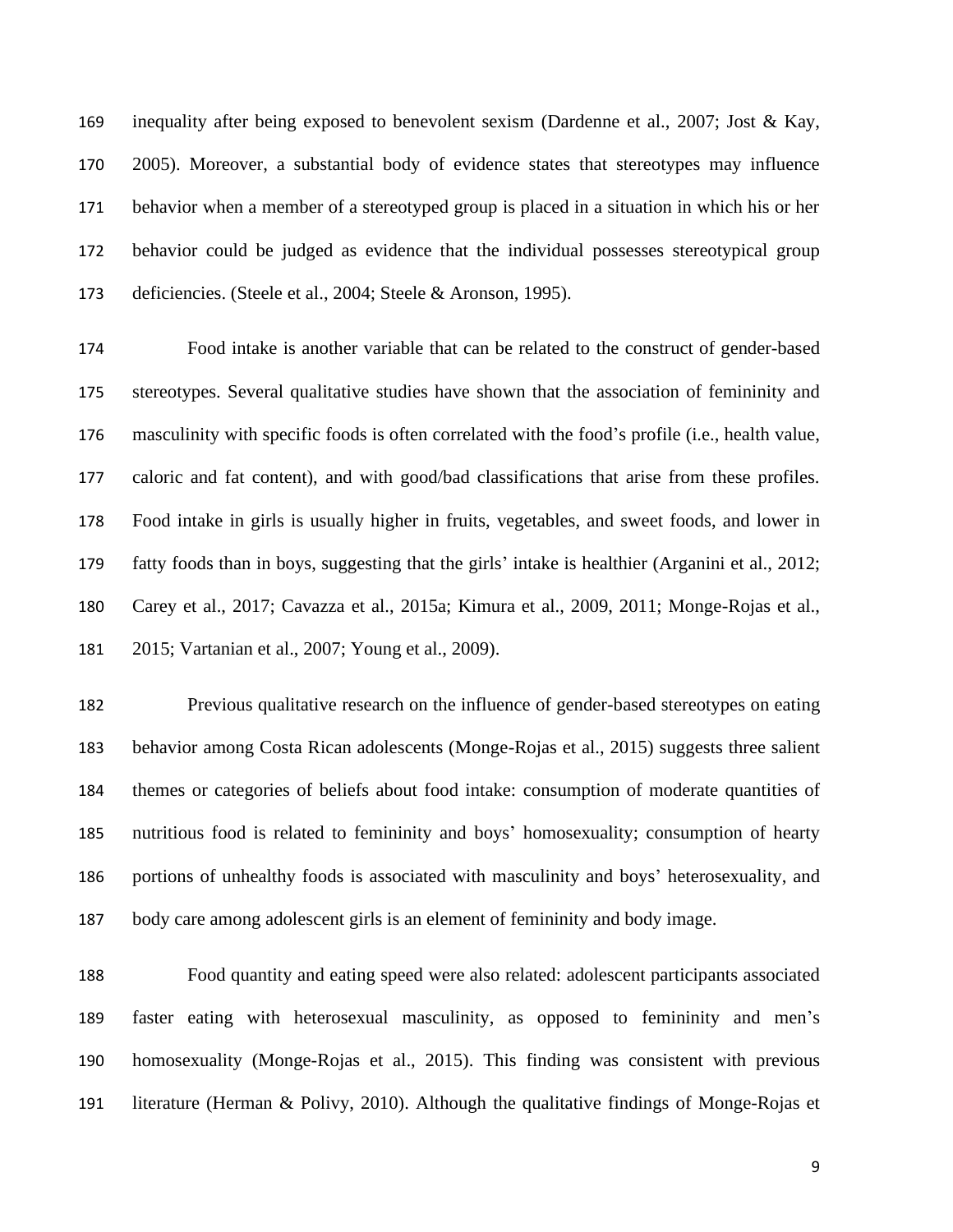al. (2015) were used as the foundation for scale item generation (see Methods), the gender subtypes conceptualization by Connell (1995) and Messerschmidt (2019) remains in this proposal: we hold that there is a normative hegemonic masculinity from which the subordinate gender subtypes (feminine and masculine) are distinguished.

 As suggested by the needs highlighted in this literature, we set out to develop a Gender- Based Food Intake Stereotype Scale (GBFISS) and to examine its psychometric properties (reliability and construct validity). We expect this new scale to be an instrument for further study of the influence of gender-based food intake stereotypes among adolescents.

#### **Materials and methods**

#### **Participants and procedures**

 Two cross-sectional studies were conducted in sequence to assist in the development and assessment of the psychometric properties of a new scale about gender-based food intake stereotypes.

 In the first study, we examined the theoretically expected convergence between a sexism scale and the GBFISS for construct validation and explored and cross-validated the scale's structure.

 In the second study, we examined further evidence about the scale's dimensionality and, more importantly, we assessed a second theoretically grounded hypothesis as additional evidence of construct validity. The GBFISS was expected to be associated with food intake measures, and evidence of divergent validity was expected for the relationship between the GBFISS and social desirability scores. We also assessed the scale's fit to different subgroups (gender, age, and area of residence) and tested for invariance.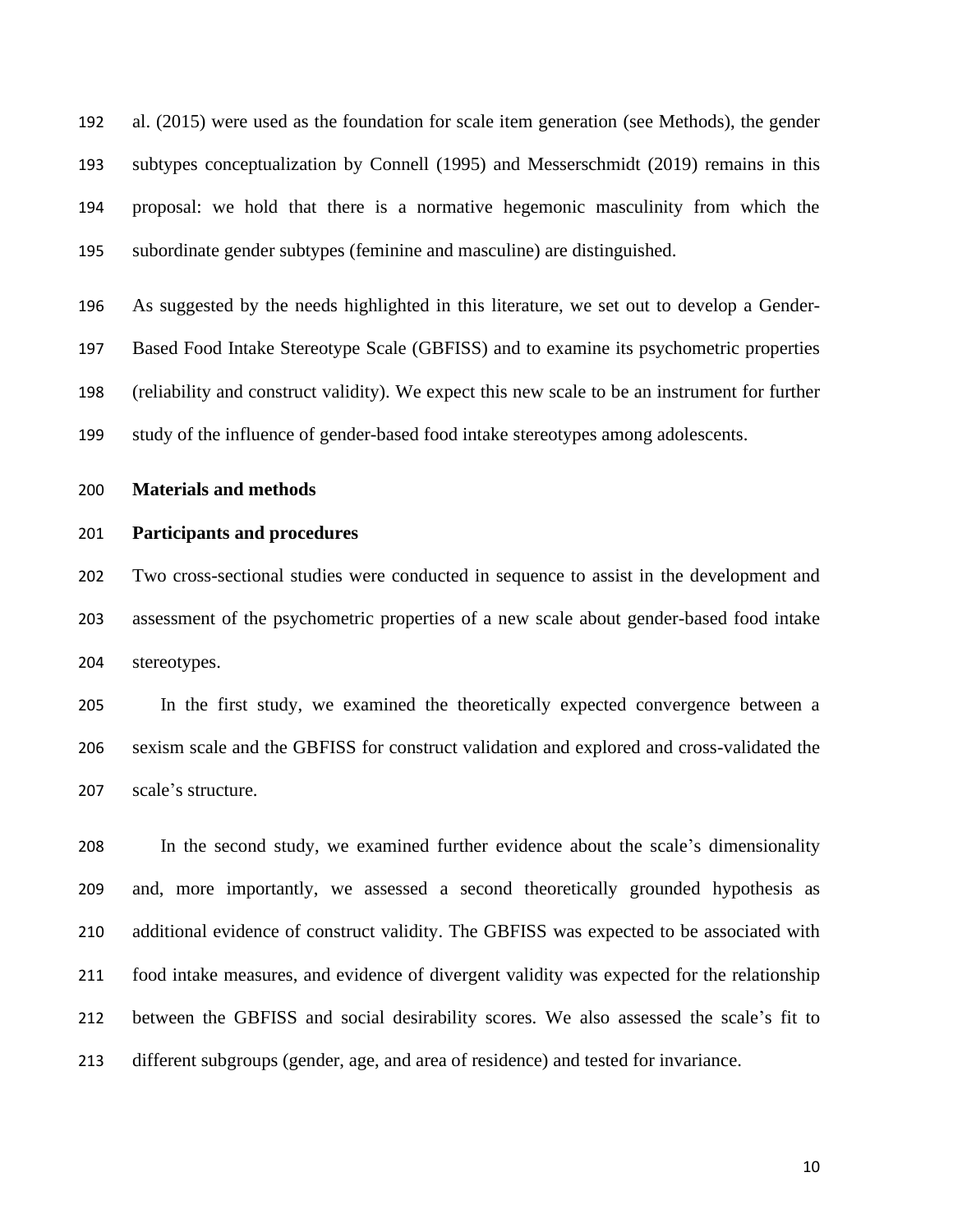These studies included convergent and discriminant evidence of validity, in line with recommendations for testing new instruments (Campbell & Fiske, 1959). Further instrument characteristics were analyzed and reported in both studies (see Data Analysis).

 The first study took place in 2016, with 611 adolescent participants aged 12 to 17 218 years (50.7% boys; mean age:  $15.17 \pm 1.6$  years). The second study followed in 2018, with 219 813 adolescent subjects aged 12 to 17 years (36,5% boys; mean age:  $15.03 \pm 1.7$  years).

 Given that most Costa Rican adolescents (80%) are enrolled in school (Programa Estado de la Nación, 2019), these studies enlisted seventh to eleventh graders from rural and urban schools in the province of San José. San José is the Costa Rican province with the highest adolescent concentration (30%) in the country (UCR, 2013).

 In determining the sample size of each study, we assumed a sampling error for a proportion of the population and applied a finite population correction. (Ryan, 2013). The sample was selected in three stages: 1) The schools were chosen using a proportional-size 227 probability method (Skinner, 2014). The school sample from the first study  $(n=12)$  was 228 different from the second study  $(n=16)$ ; 2) At each school, ten classes (2 from each grade level) were selected using simple random sampling, and 3) Participants were chosen randomly among those students who returned signed informed consent form (ICF) and informed assent form (IAF). Over 95% of adolescents returned the ICF signed by some of their parents, and 100% provided the IAF.

 As part of the ethical procedures to protect human beings, the research team first contacted the adolescents at their schools to invite them to take part in the study. The IAF was explained to and read by interested students. Those in agreement with the IAF printed their names on it before an impartial witness who was not part of the research team. The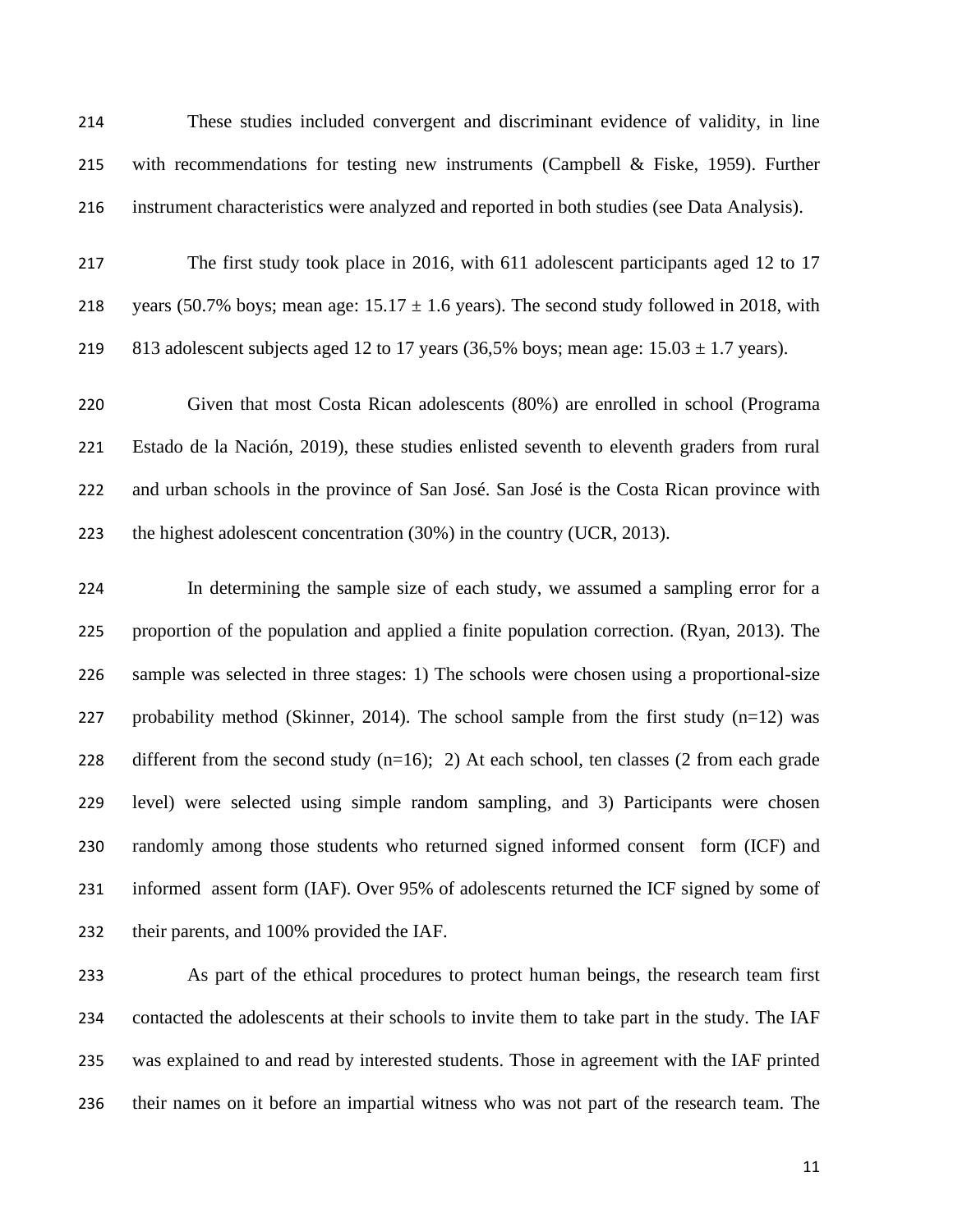ICF was given to the students to take home and obtain parental permission to participate in the study. In compliance with the Costa Rican Biomedical Research Law (Asamblea Legislativa, 2014), parents who signed the ICF had to provide a copy of their ID to verify the stamped signatures. Parental signature was mandatory since the study participants were minors (under 18 years of age). Any adolescents that did not provide a signed ICF were excluded from the study. No other criteria were applied for selecting study participants.

 At each school, participating students were gathered in a dedicated classroom during regular school hours. They were instructed on how to complete their sociodemographic information (age, gender, area of residence), fill the GBFISS, and answer a 22-item sexism scale. A researcher was available throughout to answer any questions. Afterward, a thorough explanation of how to collect food intake data was provided (see Measures). On average, the adolescents took 50 minutes to answer the scales. A bioethics committee, accredited by the Costa Rican Ministry of Health, approved the study, and all guidelines for human subject research were followed.

### **Measures**

 **Sexism** was measured using the *Ambivalent Sexism Inventory* (ASI; Glick & Fiske, 1996), adap ted to Latin American populations (Cárdenas et al., 2010). This is a paper and pencil 22-item instrument made up of two subscales: Hostile Sexism (HS), and Benevolent Sexism (BS). Examples of HS items are "Women seek to gain power by getting control over men" and "Women exaggerate problems they have at work". Examples of BS items are "Many women have a quality of purity that few men possess," and "Women should be cherished and protected by men." Items are rated on a 5-point Likert scale.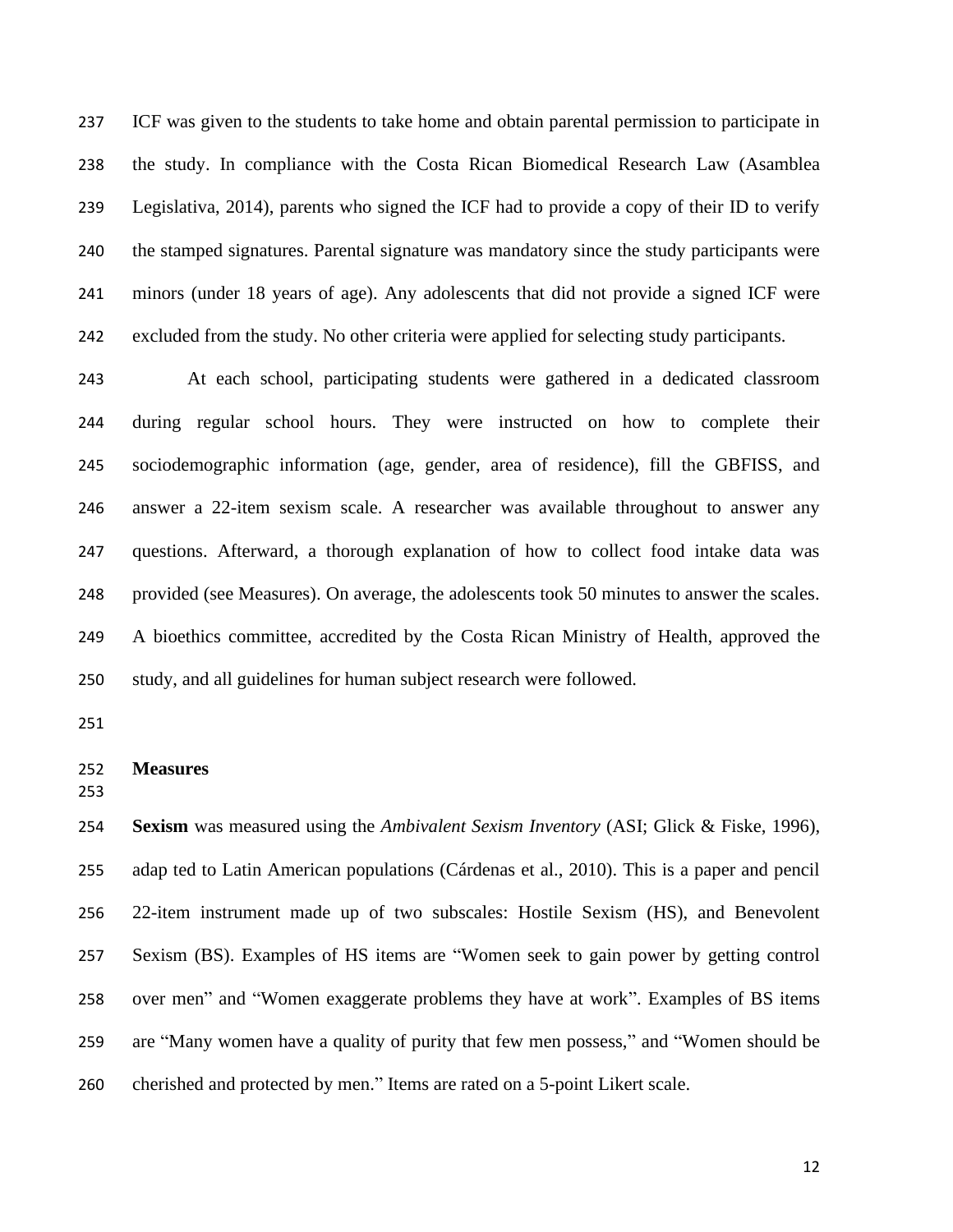Glick and Fiske (1996) reported Cronbach's alpha coefficients for the overall scale ranging from .80 to .90. For the HS subscale, alphas range from .80 to .90, while the BS subscale's alphas are lower, ranging from .70 to .85. Their validity studies yielded significant correlations between the ASI, especially the HS subscale, with other measures of sexism, racism, and gender bias. Further reports on psychometric properties as well as information on their application to different age and cultural groups have been provided (Cárdenas et al., 2010; Etchezahar & Ungaretti, 2014; Glick et al., 2002; North & Fiske, 268 2014). Regarding our data (first study), the overall scale reliability was  $\alpha = .81$ , while the HS and BS subscale alphas were .84 and .70, respectively.

 **Social desirability** was measured using the short form of the *Social Desirability Scale* developed by Crowne and Marlowe (1960) (MCSDS), with 13 true/false items. An example item is "I am always courteous, even to people who are disagreeable." The authors of the MCSDS considered it to have a single construct, namely, "the need for approval," defined as the extent to which an individual seeks the approval of others and tries to avoid their disapproval (Crowne & Marlowe, 1960; Leite & Beretvas, 2005). The rationale behind the items on the MCSDS is that an average individual would not always behave in a socially desirable manner. Consequently, a person with a higher need for approval would tend to present more socially desirable responses than the average (Leite & Beretvas, 2005). The use of the MCSDS has been extensive since its development (Beretvas et al., 2002), including its adaptation and use in different languages, contexts, and cultural backgrounds (e. g., Gutierrez, Sanz, Espinosa, Gesteira, & Paz Garcia-Vera, 2016; Kurz, Drescher, Chin, & Johnson, 2016; Perez, Labiano, & Brusasca, 2010; ). This instrument has already been adapted and applied in Costa Rica (Smith-Castro, 2014). Further details and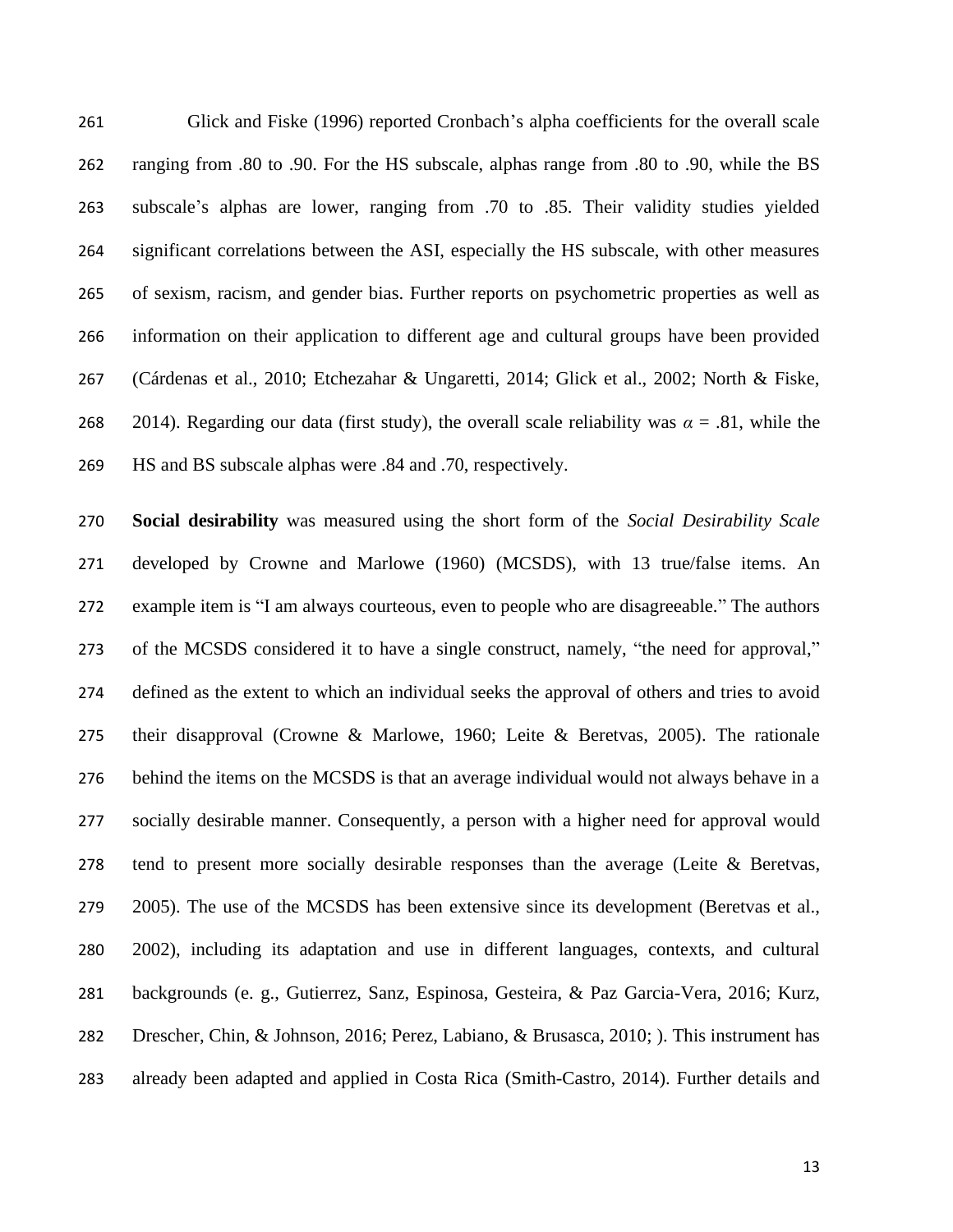discussions on the MCSDS structure, validity, and reliability have been provided elsewhere (e. g., Leite & Beretvas, 2005; Ventimiglia & MacDonald, 2012; Vésteinsdóttir, Reips, Joinson, & Thorsdottir, 2015). The reliability of our data (second study), as measured by 287 the MCSDS, was  $\alpha = .65$ .

 **Dietary food intake** data were collected using 3-day food records (Ortega et al., 2015). Six trained nutritionists instructed the participants on how to complete accurate written food records for three consecutive days. Participants were asked to record detailed descriptions of all the foods and drinks consumed during the entire day, including food brand names when appropriate, methods of preparation, and recipes whenever possible. The participants also learned how to estimate portion sizes using a manual developed for Costa Rica (Chinnock, 2007). The manual includes photographs and diagrams of commonly consumed foods and preparations and includes 3 to 6 different portion sizes. The adolescents reported portion sizes using kitchen measurement tools (e.g., tablespoons, teaspoons, cups, glasses).

 Current literature indicates that high-energy-dense foods are closely related to masculinity and dissociated to femininity (Arganini, Saba, Comitato, Virgili, & Turrini, 2012; Carey, Saules, & Carr, 2017; Cavazza, Guidetti, & Butera, 2015a; Monge-Rojas et al., 2015; Young, Mizzau, Mai, Sirisegaram, & Wilson, 2009). Hence, the consumption of fast food and sugary beverages was included as an external criterion. Skewness and kurtosis ranges for the consumption of beverages with added sugar and fast food were within the levels suggested by Kline (2011). Thus, transformation was not needed.

 The information extracted from the food records was entered into a software application designed to assess the dietary composition of various foods in Costa Rica (Chinnock, 2010). Quantities were expressed in grams per day.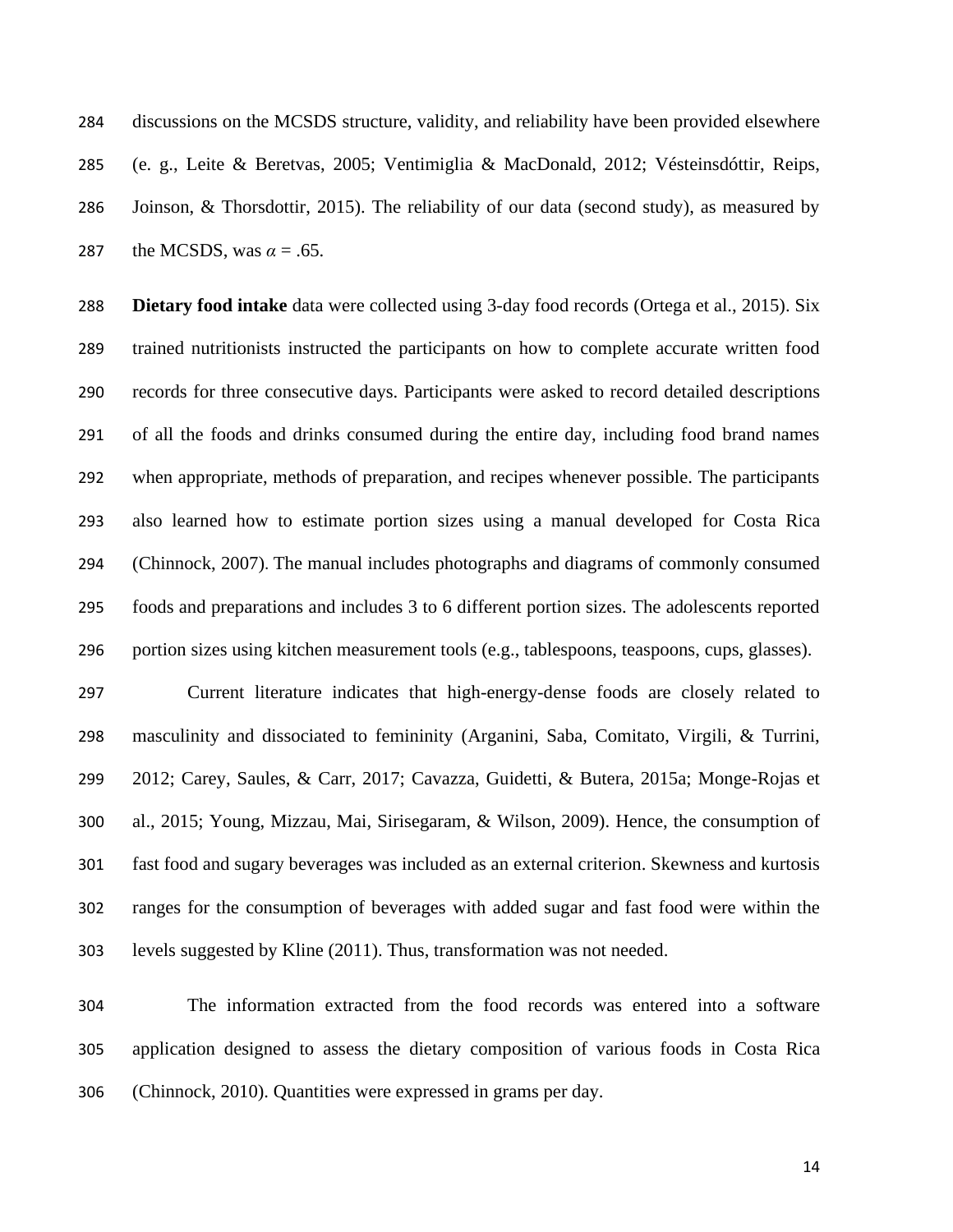**Data analysis**

 **Item generation, exploratory factor analysis (EFA) and confirmatory factor analysis (CFA)**

 Based on the results of previous qualitative research by Monge-Rojas et al. (2015), themes about gender-based stereotypes among Costa Rican adolescents were identified. These themes were used to generate fifty items related to stereotypes in three gender subtypes: normative hegemonic masculinity, normative subordinate femininity, and non-normative subordinate masculinity. The items were applied to a sample of 611 students as part of a pilot study (Study 1). Dimensionality was first explored in a randomly selected subsample 317 of 33% ( $N = 203$ ). To improve interpretation, only items loading clearly in one dimension were selected (in exploratory factor analysis, the difference between loadings must be at least = .20). The final scale consisted of 21 items, with response options following a 5-point Likert format ranging from "strongly disagree" (1) to "strongly agree" (5). The original set of fifty items is provided as supplemental material (Appendix 1) as well as the final version of the scale (Appendix 2).

 Exploratory factor analysis (EFA) was performed on the subsample data. Factors with eigenvalues  $> 1$  were retained. For each of the dimensions identified, a McDonald's omega (*ω*) reliability analysis was conducted. Reports indicate that Cronbach's alpha is a statistically inappropriate estimation of the internal consistencies of scale items, and omega has been suggested as a better option (Crutzen & Peters, 2017; Gjalt Jorn Peters, 2014; Ventura-León & Caycho-Rodríguez, 2017). However, since many studies still include the alpha levels of scales, Cronbach's alpha (*α*) was also calculated and reported as additional information.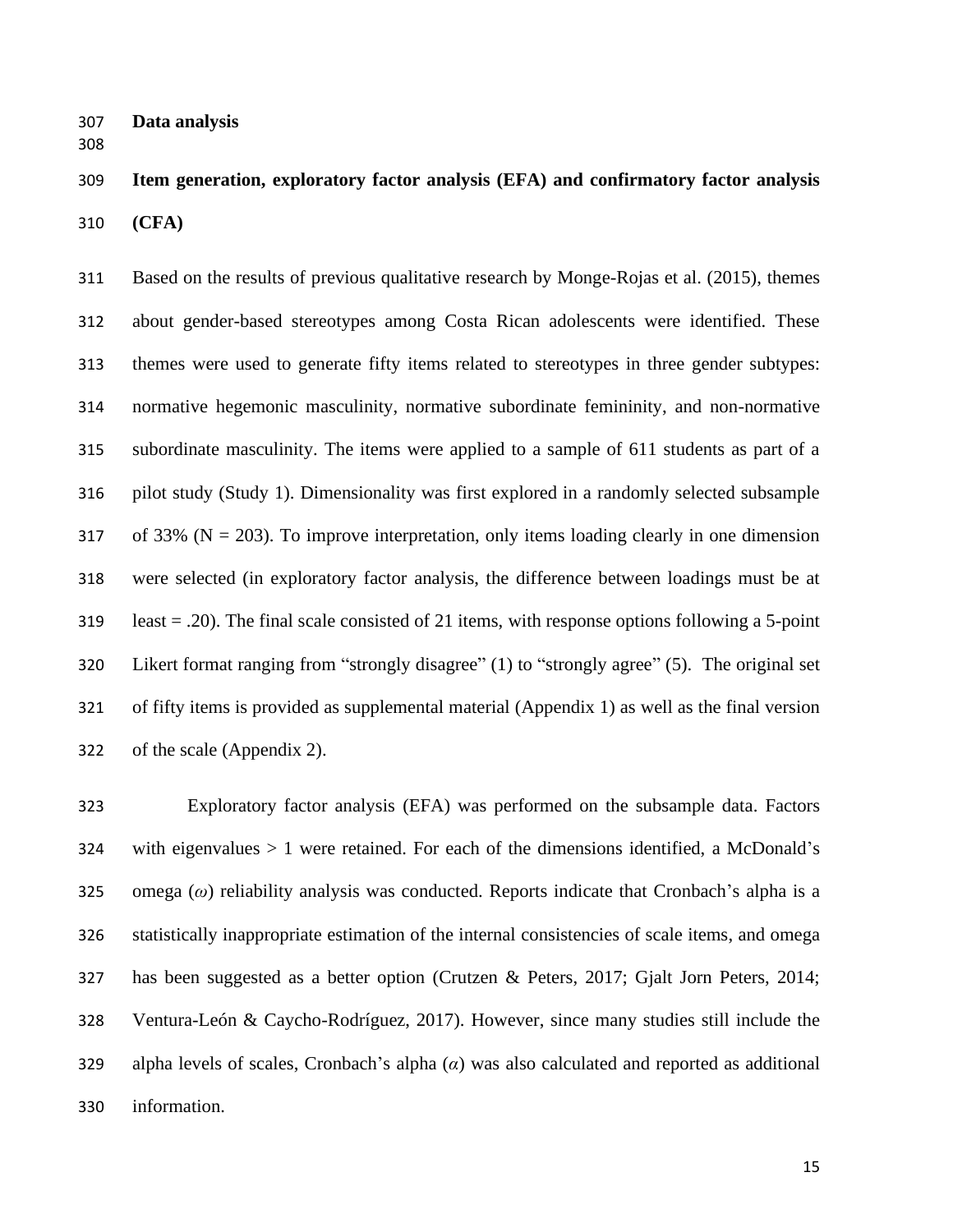The factor solution found in the EFA was cross-validated on the complementary 332 subsample  $(67\%, N = 408)$  using a confirmatory factor analysis (CFA; estimation method: Maximum Likelihood). Reliabilities (McDonald's omega and Cronbach's alpha) and convergent validity (Pearson's correlation with sexism subscales) were examined in this subsample as well.

 An additional CFA was performed on Study 2 using correlations (Pearson's *r*) with dietary food intake and social desirability as external criteria (for concurrent and discriminant validity). The aim was to replicate the results of the first study on a different sample of adolescents (N=813) and improve the robustness of the construct's validity (as suggested by Campbell and Fiske (1959), new scales require evidence of both concurrent and discriminant validity).

 Criteria by Hu and Bentler (1999) and Cangur and Ercan (2015) were applied to 343 examine fit in the CFA models. Both  $\chi$ 2 and  $\chi$ 2/df were reported. For  $\chi$ 2/df, values close to 3.0 were considered acceptable, and lower values were taken as indicators of a better fit (Cangur & Ercan, 2015). The Comparative Fit Index (CFI), a measure of incremental fit, was also reported. In this index, values of .90 have been traditionally used as a cutoff, 347 although more recently, values close to .95 are preferred (Cangur & Ercan, 2015; Hooper et al., 2008; Hu & Bentler, 1999). A CFI of .90 or higher was deemed acceptable, and a CFI of .95, satisfactory. Finally, a measure of absolute fit (Root Mean Square Error of Approximation (RMSEA)) was reported. Generally, an RMSEA value of .06 or lower is considered indicative of a good fit (Hooper et al., 2008; Hu & Bentler, 1999). Cangur and Ercan (2015) have been more specific with their interpretation of the RMSEA, suggesting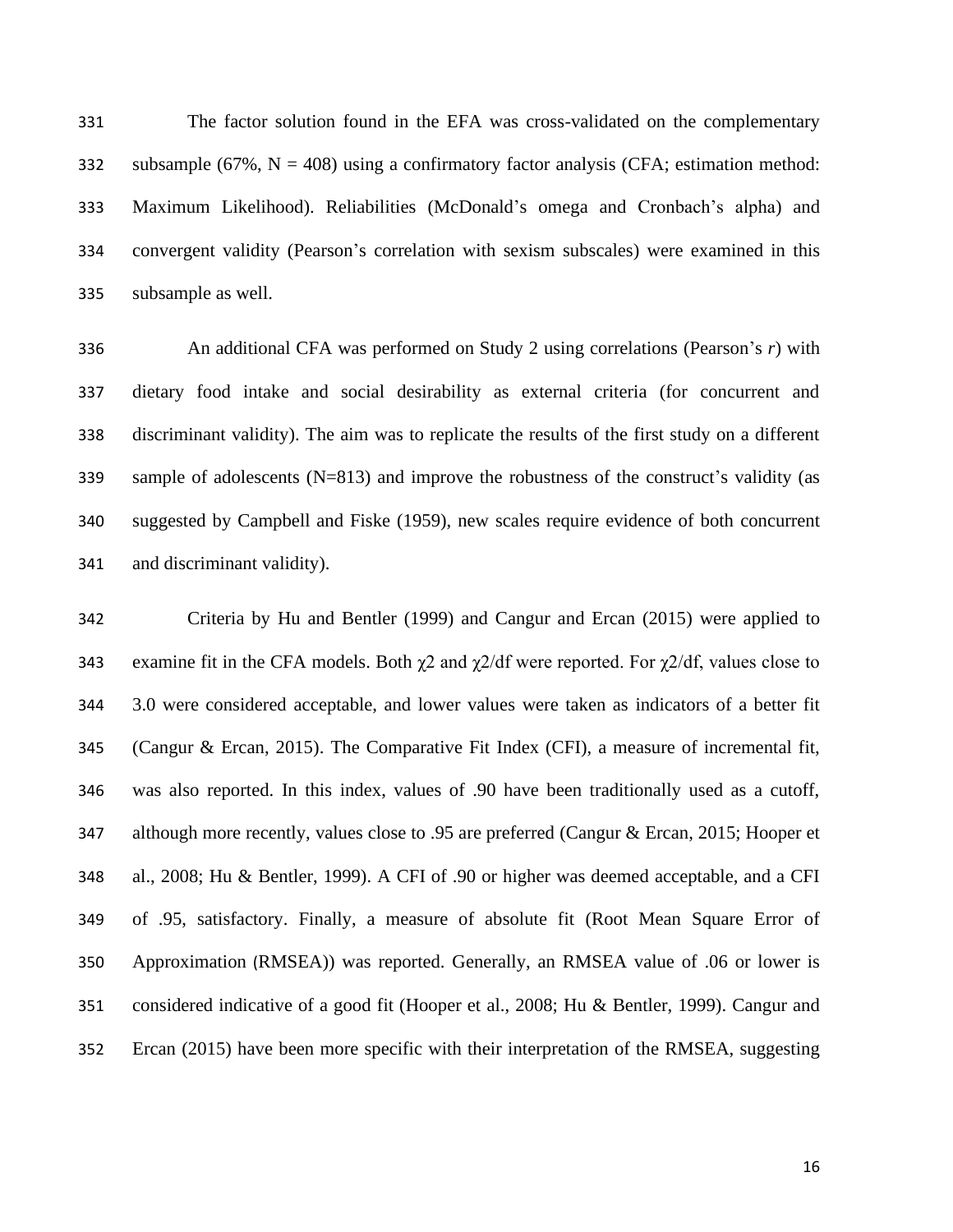that a value of .05 or lower indicates convergence fit, a value between .05 and .08 indicates a close-to-good fit, and a value between .08 and .10 is neither good nor bad.

 In the second study, with the larger sample, model fit in different subgroups based on gender, age, and area of residence was also examined. Where fit was acceptable, invariance was also examined. There are several invariance levels (Furr, 2017), the weakest of which is configural invariance. If this invariance level is met, it can be concluded that items reflect the same latent constructs across (gender and age) groups. A more robust level is known as strict invariance. If met, it indicates that the pattern of the factor loadings across groups is the same, the exact values of the factor loadings are the same, the item intercepts are the same, and—even further—the items' unique error variances are the same (Furr, 2017). In hierarchical factor models such as the second-order factor model of the proposed scale, additional invariance levels can also be tested (Chen et al., 2005). Table 1 shows the invariance models tested in this study in more detail. Each of these models was specified as reported in Table 1. For the model examining invariance at a configural level, no constraints between the men and women subgroups were specified in the hierarchical CFA model. Constraints were added to each of the models so that higher invariance levels assumed more invariance (and constraints) between gender subgroups. The same process was repeated afterwards to test invariance by age groups. A statistical test was used to compare more restrictive models, which assume stronger invariance, with the configural and least restrictive model.

## Insert Table 1 here

 Traditionally, once an acceptable fit in the configural model has been found, chi-375 square difference  $(\Delta \chi^2)$  is used to check if there is invariance in more restrictive models, as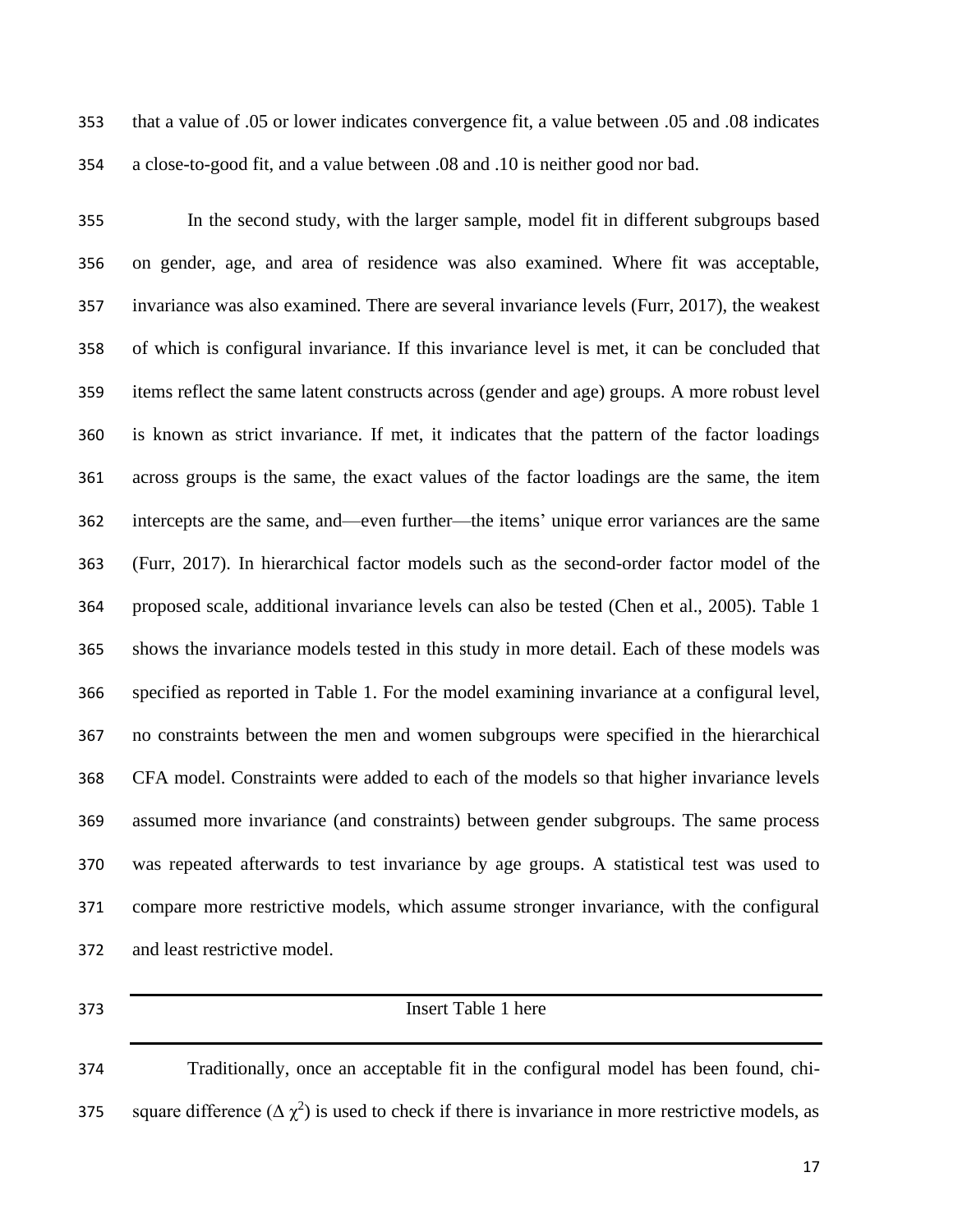compared to the configural model. However, the chi-square difference test has been criticized for being dependent on sample size. Other indices, such as the Comparative Fit 378 Index difference test ( $\triangle$  CFI), have been suggested as an alternative, with differences of  $\leq$  .01 between models required to establish invariance (Cheung & Rensvold, 2002). In this 380 study, we use  $\Delta$  CFI to examine for invariance.

 Statistical analyses were performed using the Statistical Package for Social Sciences (SPSS Inc., version 23.0 for Windows, Chicago, Illinois), the Amos software package (Amos 23.0; SPSS Inc.), and the userfriendlyscience R package (Gjakt Jorn Peters et al., 2018).

- **Results**
- **1. Study 1**
- 

## *1.1.1. Item generation and Exploratory Factor Analysis in Study 1*

 Items for each subscale originated from the results of the qualitative study of food-gender stereotypes among Costa Rican adolescents (Monge-Rojas et al., 2015). In the Exploratory Factor Analysis, three factors presented eigenvalues higher than 1. Overall, they explained 45.94% of the variance (first factor, 29.81%; second factor, 9.92%, and third factor, 6.23%). Table 2 shows the primary factor loadings of the rotated solution for each item. With regards to item content, the first factor represents a dimension of non-normative subordinate masculinity (stereotypical beliefs of what is considered typical in homosexual or effeminate boys), the second factor represents a dimension of normative subordinate femininity (stereotypical beliefs of what is considered ideal in heterosexual girls), and the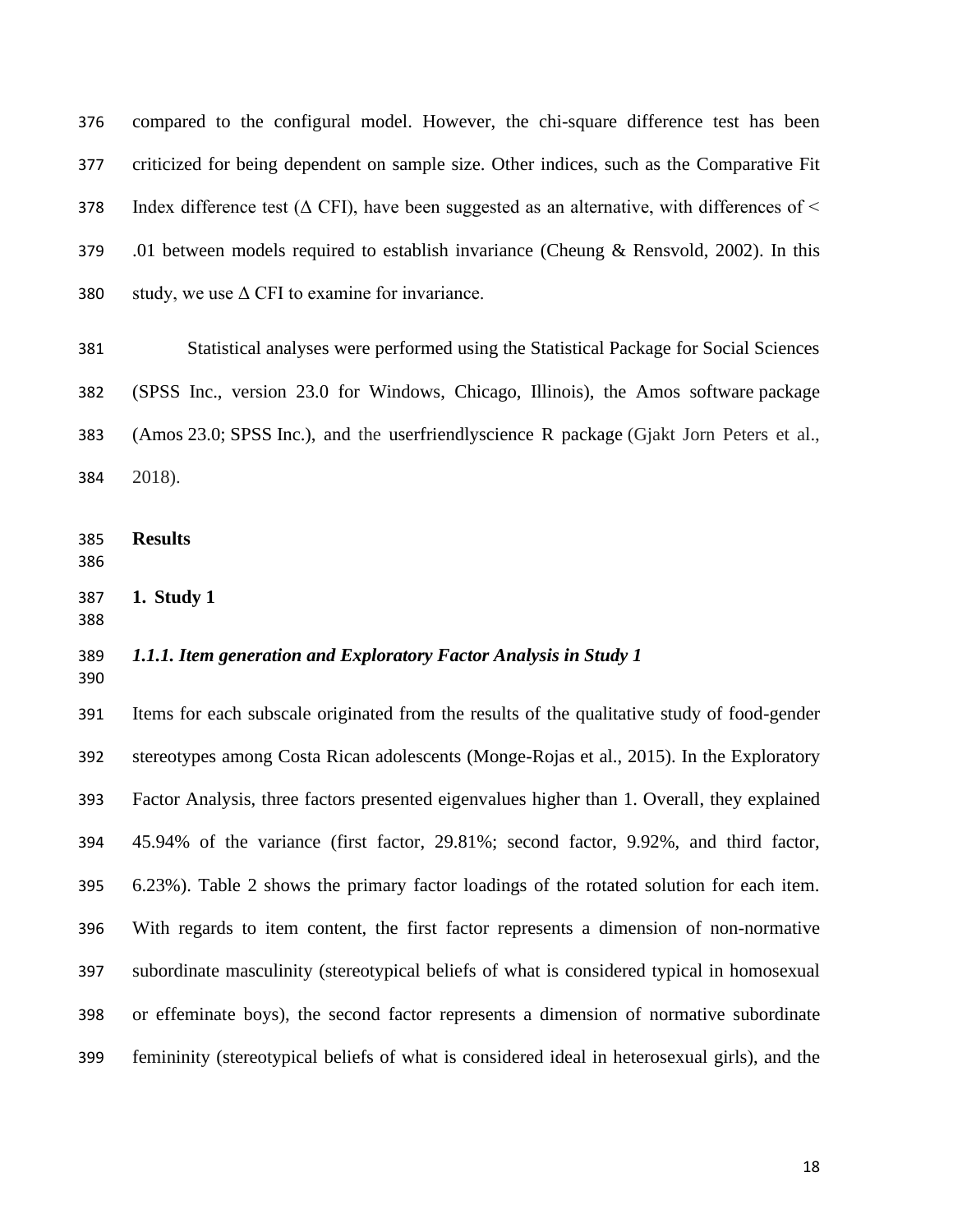## Insert Table 2 here

 The Pearson's correlations among dimensions were all between small and medium, 404 and significant ( $p < .001$ ). Non-normative subordinate masculinity had a correlation of  $r =$ 405 .35 with normative hegemonic masculinity and  $r = .43$  with normative subordinate femininity. The correlation between normative hegemonic masculinity and normative subordinate femininity was *r* = .39.

 The overall mean of the GBFISS in this subsample was 2.32 (SD = .64). Individual 409 dimension means were: non-normative subordinate masculinity,  $1.61$  (SD = .81); normative 410 subordinate femininity,  $2.45$  (SD = .85), and normative hegemonic masculinity, 3.23 (SD = .95). Appendix 3a (Table 7) provides further information on item means, standard deviations, and inter-correlations.

## *1.1.2. Reliability and validity on the exploratory subsample of Study 1*

415 In the subsample used for the EFA, reliability results *were*:  $\omega = .91$  and  $\alpha = .91$  for non-416 normative subordinate masculinity;  $\omega = .81$  and  $\alpha = .81$  for normative subordinate 417 femininity, and  $\omega = .77$  and  $\alpha = .77$  for normative hegemonic masculinity. The overall 418 reliability of the scale was  $\omega = .86$  and  $\alpha = .88$ .

 Item-total correlations on all the subscales were between *r* = .38 and .76. Each of the gender stereotype dimensions was positively associated with both benevolent and hostile sexism. Correlations between hostile sexism and gender stereotype dimensions 422 were:  $r = .22$  ( $p < .01$ ) for non-normative subordinate masculinity;  $r = .35$  ( $p < .001$ ) for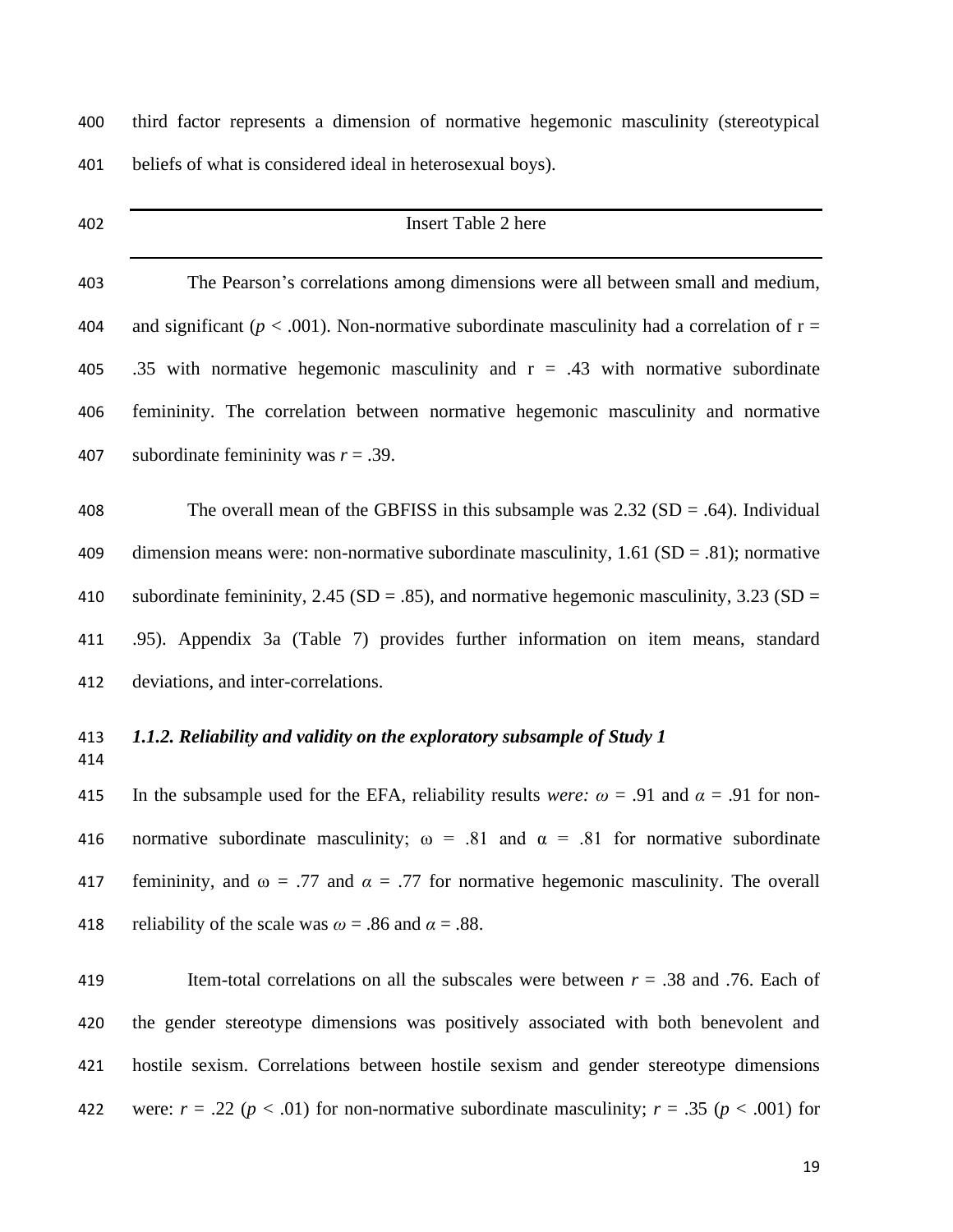423 normative hegemonic masculinity, and  $r = .31$  ( $p < .001$ ) for normative subordinate femininity. Correlations between benevolent sexism and gender stereotype dimensions 425 were:  $r = .30$  ( $p < .001$ ) for non-normative subordinate masculinity;  $r = .54$  ( $p < .001$ ) for 426 normative hegemonic masculinity, and  $r = .38$  ( $p < .001$ ) for normative subordinate femininity.

### *1.2.1. Confirmatory Factor Analysis in Study 1*

430 The scale structure was cross-validated with the remaining 66.7% of the sample  $(N = 408)$  using a CFA, where "gender stereotype" was specified as a second-order factor of the three first-order dimensions of non-normative subordinate masculinity, normative subordinate femininity, and normative hegemonic masculinity. Figure 1 presents the results of this analysis in terms of loadings and fit. The statistical significance of factor loadings provided evidence of convergent validity. In a previous CFA model using correlated first-order factors only, correlations were all between *β* = .39 and *β* = .42, indicating sufficient discriminant validity.

 Insert Figure 1 here The absolute fit of the model was considered satisfactory, or close to good, per Cangur and Ercan's terminology (2015). Incremental fit (Comparative Fit Index: CFI) was

acceptable.

442 The GBFISS's mean was 2.33 (SD = .63), while the dimension means were:  $M =$ 443 2.51 (SD = .88), for normative subordinate femininity;  $M = 3.25$  (SD = .88) for normative 444 hegemonic masculinity, and  $M = 1.56$  (SD = .77) for non-normative subordinate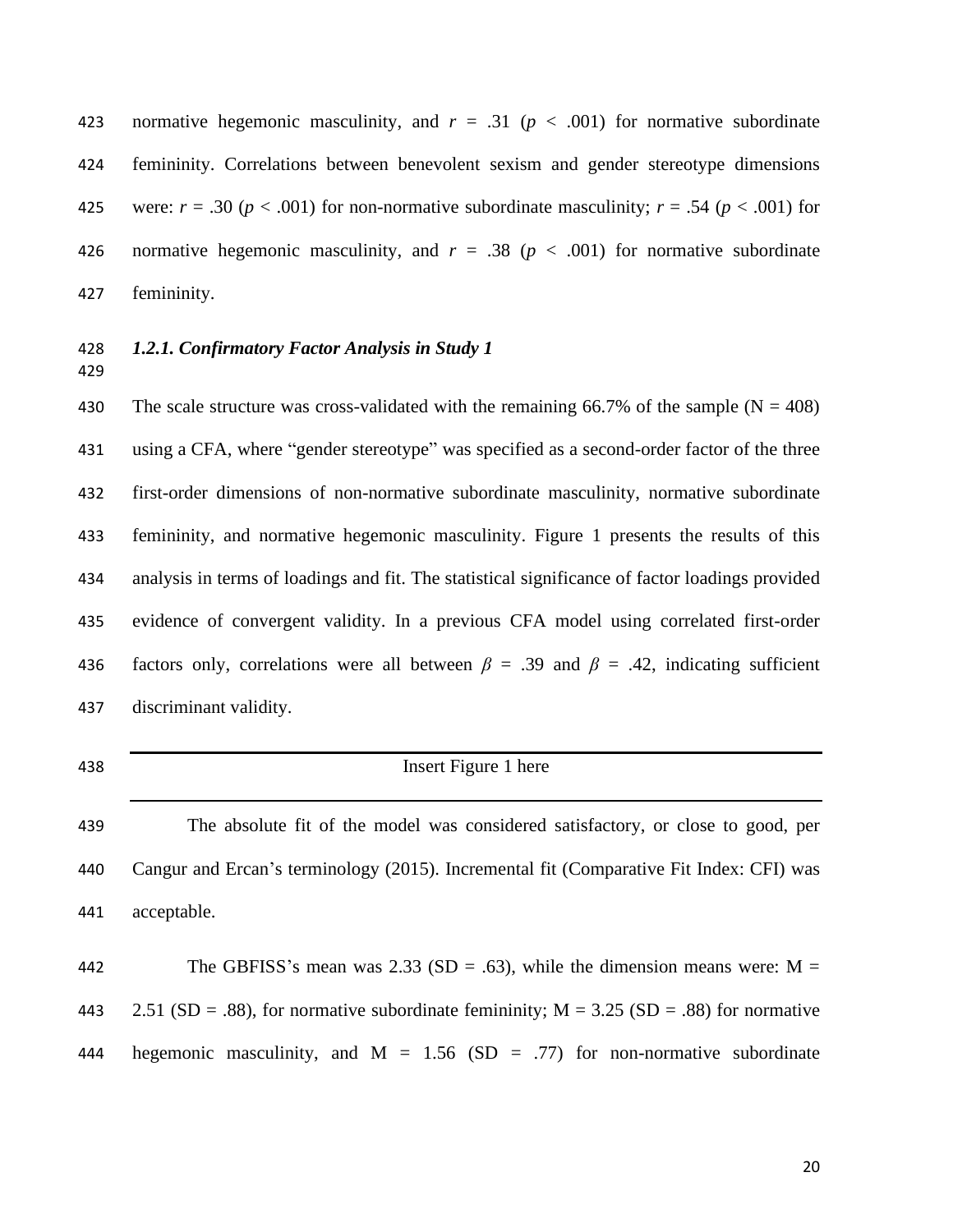masculinity. Appendix 3b (Table 8) provides details on item means, standard deviations and item correlations.

# 

## *1. 2. 2. Reliability and concurrent validity of the confirmatory subsample in Study 1*

449 Reliabilities for each dimension were:  $\omega = .89$  and  $\alpha = .89$  for non-normative subordinate 450 masculinity;  $\omega$  = .84 and  $\alpha$  = .84 for normative subordinate femininity, and  $\omega$  = .71 and  $\alpha$  = 451 .70 for normative hegemonic masculinity. The overall reliability of the scale was  $\omega = .85$ 452 and  $\alpha = 0.87$ . The associations between benevolent sexism and gender stereotype dimensions 453 were  $r = .20$  for non-normative subordinate masculinity ( $p < .01$ );  $r = .38$  for normative 454 subordinate femininity ( $p < .001$ ), and  $r = .48$  with normative hegemonic masculinity ( $p <$  .001). The associations between hostile sexism and gender stereotype dimensions were *r* = 456 .24 for non-normative subordinate masculinity ( $p < .001$ );  $r = .37$  for normative hegemonic 457 masculinity ( $p < .001$ ), and  $r = .36$  for normative subordinate femininity ( $p < .001$ ).

**2.Study 2**

#### **2.1. Confirmatory Factor Analysis in Study 2**

 The CFA analysis was replicated in a larger sample using gender stereotypes as a second- order factor, and the dimensions of non-normative subordinate masculinity, normative subordinate femininity, and normative hegemonic masculinity as first-order factors. Figure 2 shows the results in terms of loadings and fit. The statistical significance of factor loadings provided evidence of convergent validity. In a previous CFA model using 467 correlated first-order factors only, correlations were all between  $\beta = .28$  and  $\beta = .44$ , indicating sufficient discriminant validity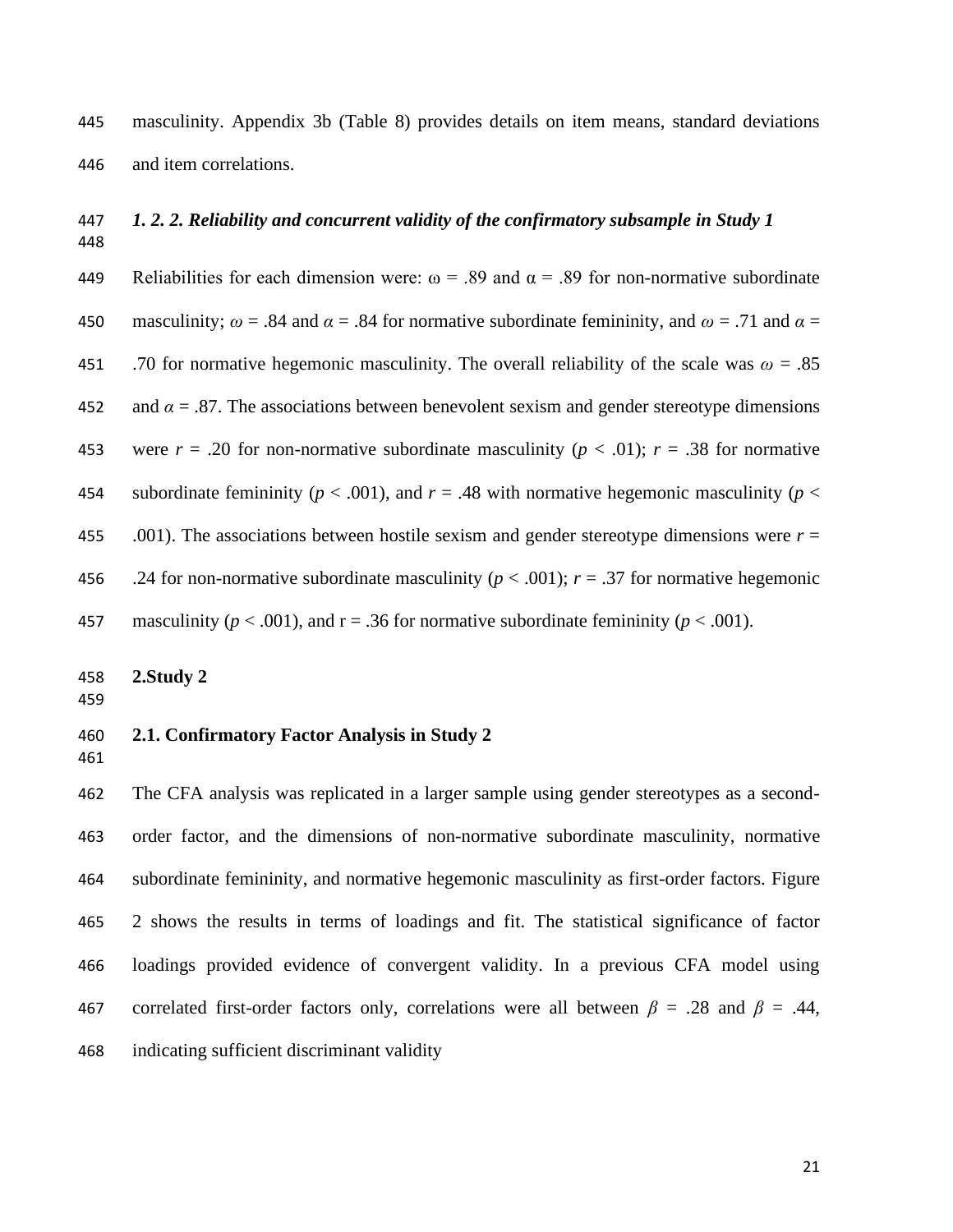| 469 | Insert Figure 2 here                                                                                |
|-----|-----------------------------------------------------------------------------------------------------|
| 470 | The absolute fit of this model was good (Cangur $\&$ Ercan, 2015). Even the upper                   |
| 471 | level of the RMSEA's confidence intervals was below the cutoff value provided by Hu &               |
| 472 | Bentler (1999). Incremental fit was acceptable.                                                     |
| 473 | The GBFISS's mean was 2.14 (SD = .55), while the dimension means were: $M =$                        |
| 474 | 1.28 (SD = .52), for non-normative subordinate masculinity; $M = 2.26$ (SD = .83), for              |
| 475 | normative subordinate femininity, and $M = 3.32$ (SD = .89) for normative hegemonic                 |
| 476 | masculinity. Appendix 3 provides further information on item means, standard deviations,            |
| 477 | and item correlations.                                                                              |
| 478 | <b>Insert Table 3 here</b>                                                                          |
| 479 | Model fit for specific subgroups (gender, age, and residence area) was examined                     |
| 480 | (see Table 3). The model was found to fit the data well for boys and girls, for younger $(< 15$     |
| 481 | years) and older participants $(> 15$ years), and for participants living in rural areas.           |
| 482 | However, fit was not acceptable for participants from urban areas. Incremental fit in               |
| 483 | particular was below the recommended level (CFI $<$ .90). Given these results, we further           |
| 484 | examined invariance by gender and age, but not by area of residence.                                |
| 485 | Table 4 presents a summary of invariance test results by gender and age. In both                    |
| 486 | categories, the configural (not constrained) model presented good absolute fit, and                 |
| 487 | incremental fit was acceptable, suggesting that the same set of items reflects the same             |
| 488 | constructs, independently of gender and age.                                                        |
| 489 | When further levels of invariance by gender were examined, the CFI difference test                  |
| 490 | suggested there was invariance at the level of structural covariances ( $\Delta$ CFI < .01 from the |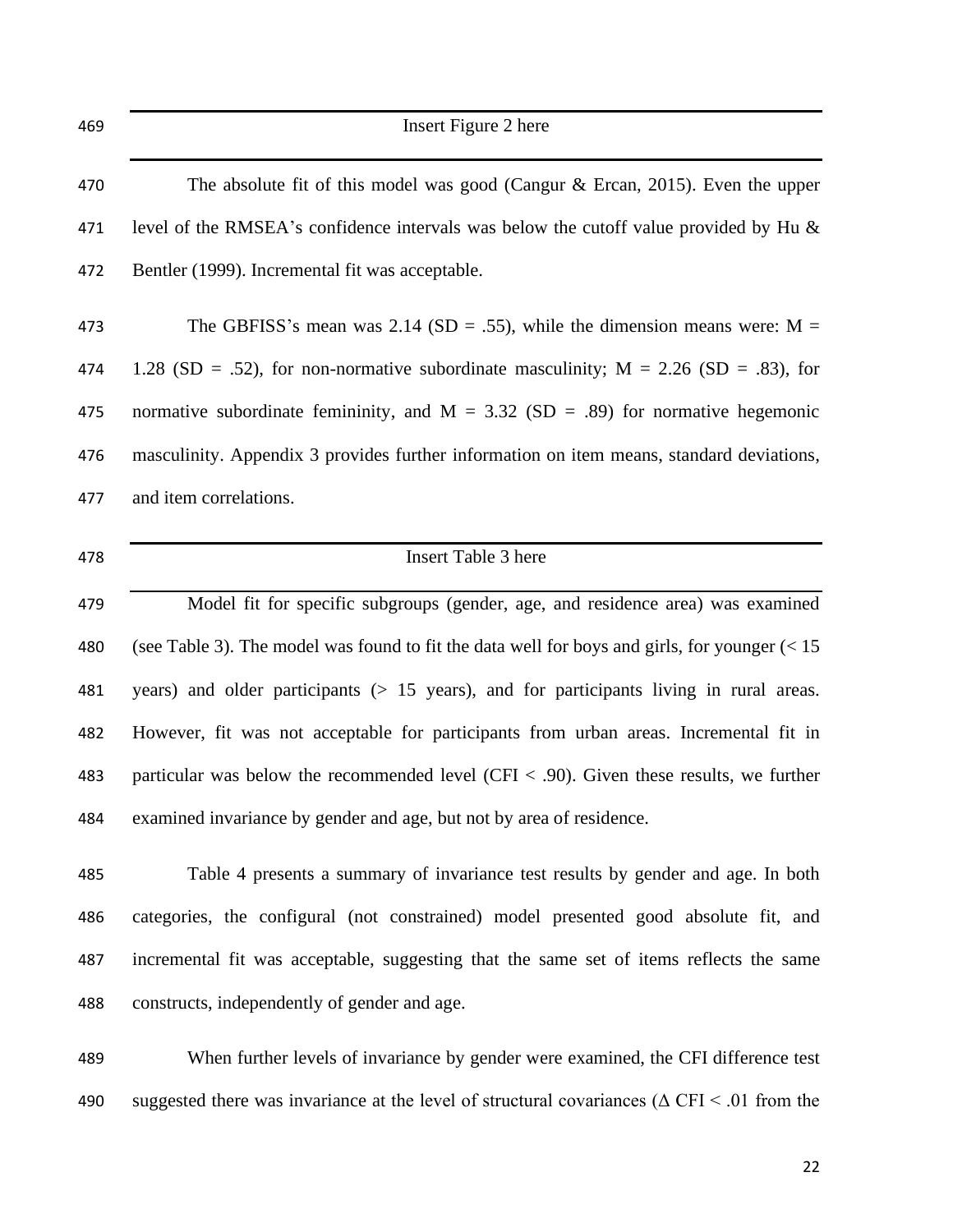metric level to the level of structural covariances). Also, there was marginal invariance at 492 the level of structural residuals ( $\triangle$  CFI = .011). These results indicate that, between boys and girls, the same set of items reflects the same set of constructs; the same first-order constructs represent the same second-order "gender stereotype" construct, which has the same meaning for boys and girls, and even that the structural residuals (disturbances) were almost equivalent.

 Insert Table 4 here Age invariance tests showed comparable results. Between younger and older 499 participants, invariance was confirmed at the metric level  $(\triangle CFI \leq .01)$  using the CFI difference test. Invariance was marginal from the scalar level to the level of the second- order (structural) residuals: the difference between the unconstrained model and the constrained models was slightly superior to the suggested maximum CFI difference (Δ CFI = .013). Overall, these results suggest that the same set of items represents the same dimensions in both age groups and that their latent meaning is similar across groups.

## **2.2.Reliability and validity in Study 2**

 Reliability was *ω* = .86 and *α* = .86 for non-normative subordinate masculinity; *ω* = .82 and 508  $\alpha = .82$  for normative subordinate femininity, *and*  $\omega = .73$  and  $\alpha = .73$  for normative 509 hegemonic masculinity. Overall reliability was  $\omega = .81$  and  $\alpha = .85$ .

 Evidence of construct validity was provided by the negative association between the overall gender stereotypes scale and the consumption of unhealthy fast food, found only among 512 girls  $(r = -.19, p < .01)$  but not among boys  $(r = .03, p = .70)$ . This result makes sense from a theoretical standpoint because traditional femininity is related to body care and healthy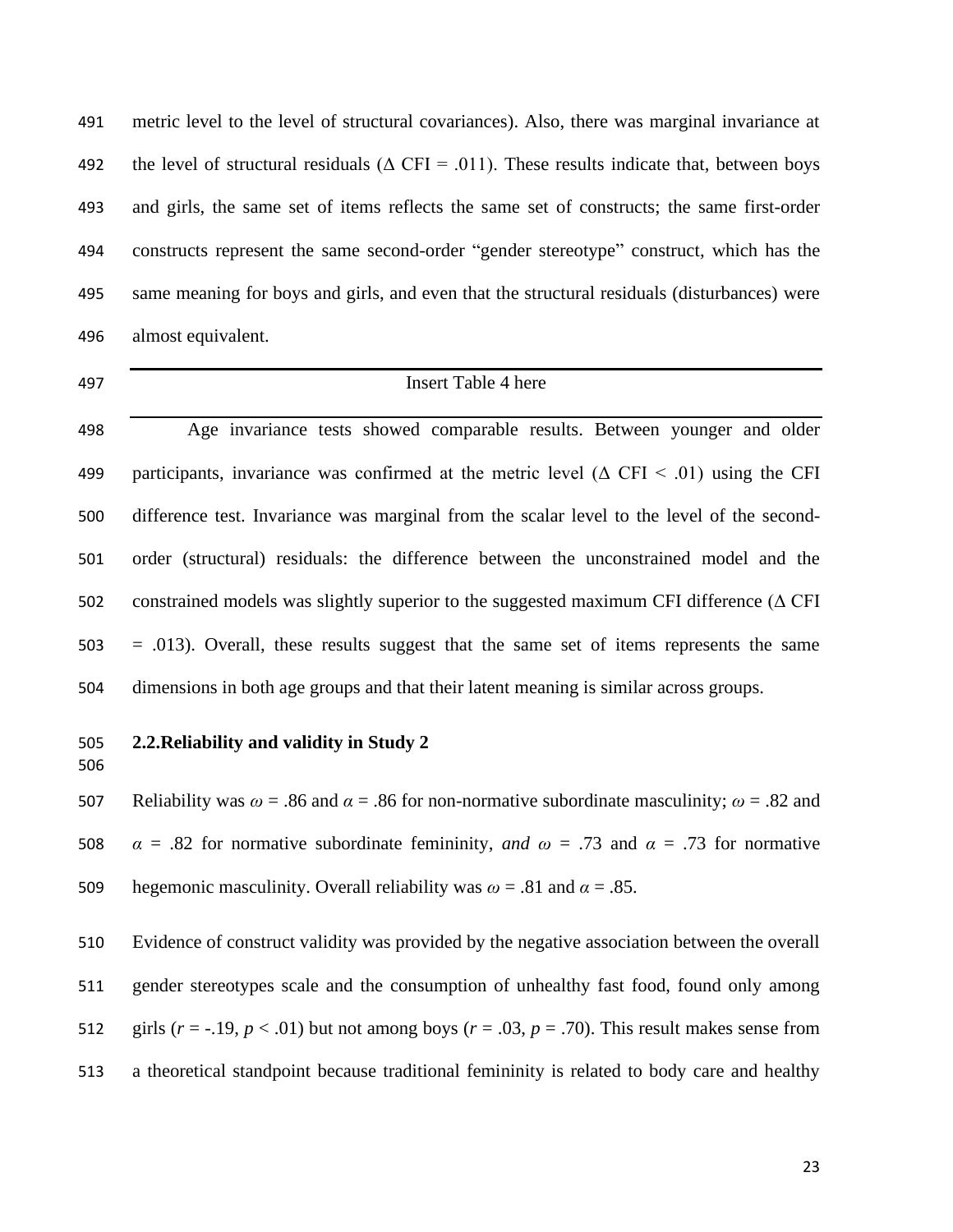eating (Monge-Rojas et al., 2015). The negative association in girls was also found for the 515 dimensions of normative subordinate femininity  $(r = -.16, p < .01)$  and normative 516 hegemonic masculinity  $(r = -.11, p < .05)$ , but not for non-normative subordinate 517 masculinity  $(r = -.08, p = .09)$ .

 Furthermore, the GBFISS general score was also positively associated with the consumption of sugar-sweetened beverages among boys (*r* = .32, *p* < .001). This finding agrees with the theoretical expectation and is, therefore, evidence of construct validity. The positive association between gender stereotypes and beverage consumption was also found 522 for some dimensions of the GBFISS among boys:  $r = .32$  ( $p < .001$ ) for non-normative 523 subordinate masculinity, and  $r = .14$  ( $p < .05$ ) for normative hegemonic masculinity. 524 However, the correlation was non-significant  $(r = .03, p = .59)$  for normative subordinate femininity. No association was found between the GBFISS and the consumption of sugar-526 sweetened beverages among girls ( $r = .03$ ,  $p = .54$ ). Associations were not found ( $p > .05$ ) either for any of the GBFISS dimensions among girls.

 The correlations between gender stereotype dimensions and social desirability 529 (MCSDS) were all small (Cohen, 1988), between  $r = .04$  ( $p = .30$ ), and  $r = .13$  ( $p < .01$ ), suggesting the GBFISS was not strongly biased by a need for social approval.

### **Discussion**

 Despite all the research trying to disentangle the mechanisms by which gender-based stereotypes might influence food choice and intake (e. g., Cavazza et al., 2015b; Kimura et al., 2009; Rich et al., 2015), a valid self-report measure was still required to further the understanding of gender-based stereotypes and their role in food intake behaviors. In this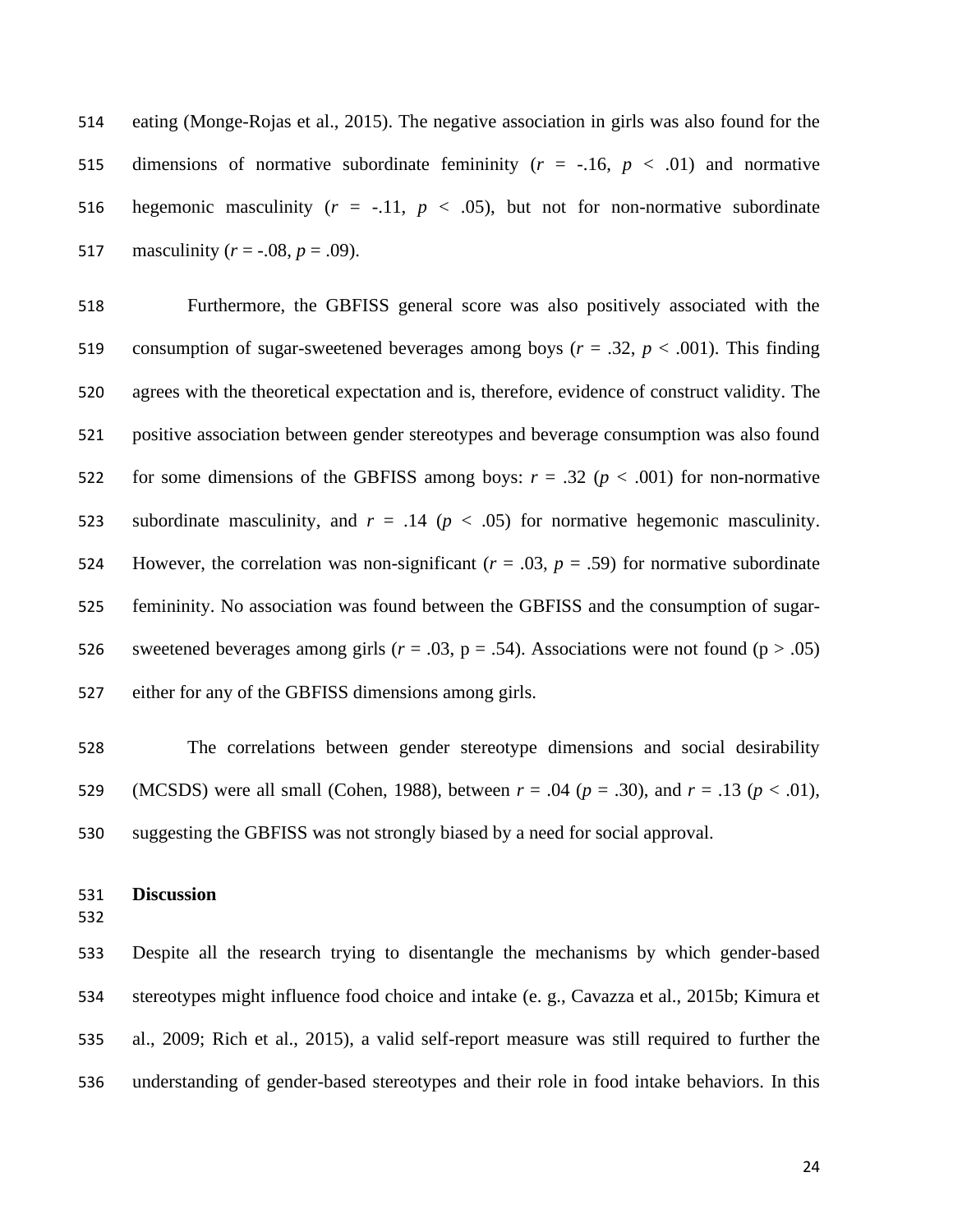manuscript, we have reported results from two studies on the development and assessment of the psychometric properties of a new scale that measures gender-based stereotypes on food intake, precisely. The scale is culturally sensitive, which is why its items reflect the practices, meanings, and values related to the gender-based cultural expectations of Costa Rican adolescents.

 Our findings are encouraging since, overall, they suggest that the multidimensional GBFISS scale is supported by evidence of both concurrent and discriminant validity, as well as evidence of reliability. The dimensions identified across different samples were non-normative subordinate masculinity, normative hegemonic masculinity, and normative subordinate femininity.

 In addition to providing support on construct validity, the relationship found between sexism and the GBFISS suggests that gender-based stereotypes about food intake are the expression of sexism applied to food choices. Moreover, the association of the GBFISS with different food intake behaviors provides further evidence of construct validity and suggests that sexism might account for eating behaviors. Nevertheless, we are aware that the association of gender stereotypes with the specific food preferences may vary because what is considered 'masculine' and 'feminine' might not be the same across cultures and even throughout the life span (Wardle et al., 2004).

 Our findings show that, among boys, normative hegemonic and non-normative subordinate masculinity were both related to the consumption of sugary beverages, but the endorsement of normative subordinate femininity beliefs was not related. Meanwhile, in the girls' subsample, hegemonic masculinity and normative femininity were related to less fast food consumption, but subordinate masculinity presented no contribution. In boys, both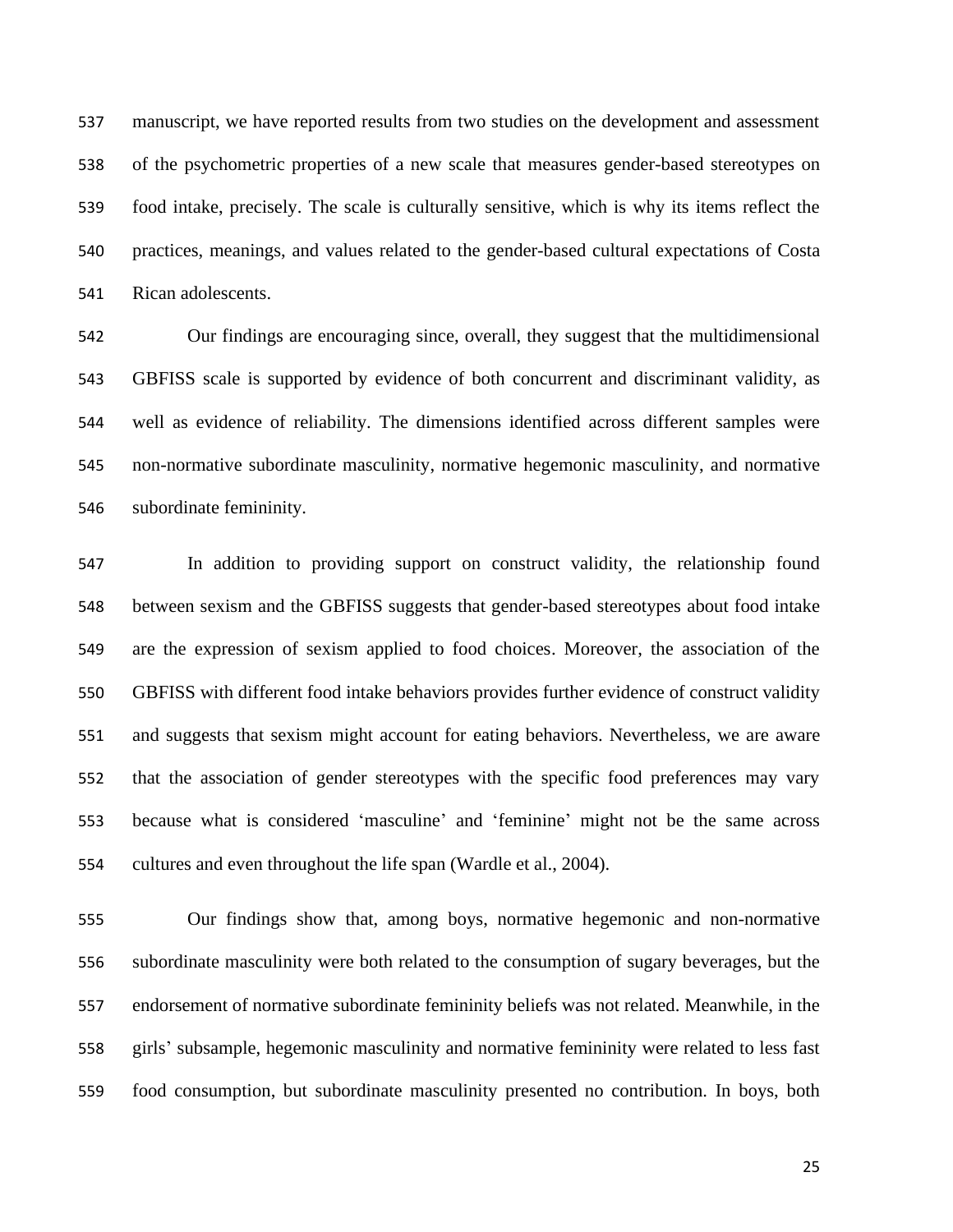masculinity dimensions seem to work together as normative beliefs. In girls, hegemonic masculinity and normative femininity were negatively related to fast food intake, but the same was not found for subordinate masculinity stereotypes. It appears that, for boys, both normative hegemonic and non-normative subordinate masculinity stereotypes play some normative role on behavior, whereas in girls, non-normative subordinate masculinity beliefs have no effect.

 Another compelling finding is that food intake was not equally related to gender stereotypes for both boys and girls. A possibility is that boys and girls, differently, might deem the consumption of fast food and sugary beverages as an expression of masculinity or femininity. So, sugary beverages could be considered masculine by boys, but neutral by girls, and fast food might be considered masculine or "non-feminine" by girls, but neutral by boys. Although previous investigations in Costa Rica and elsewhere (Arganini et al., 2012; Carey et al., 2017; Cavazza et al., 2015a; Kimura et al., 2009, 2011; Monge-Rojas et al., 2015; Vartanian et al., 2007; Young et al., 2009) concluded that adolescents consider unhealthy foods as "masculine" and healthy foods as "feminine," future research would benefit from a more detailed examination of this attributional process, segregated by sex and by specific food items. In other countries, studies have included the task of rating how "masculine" or "feminine" participants consider specific food items (Cavazza et al., 2015b; Timeo & Suitner, 2018).

 There were some study limitations and challenges. Both studies were cross-sectional and, therefore, test-retest of the GBFISS was not assessed. Future research should provide information on this. We are also aware that the development of this instrument was based on qualitative data from adolescents in Costa Rica, and that evidence of its initial validity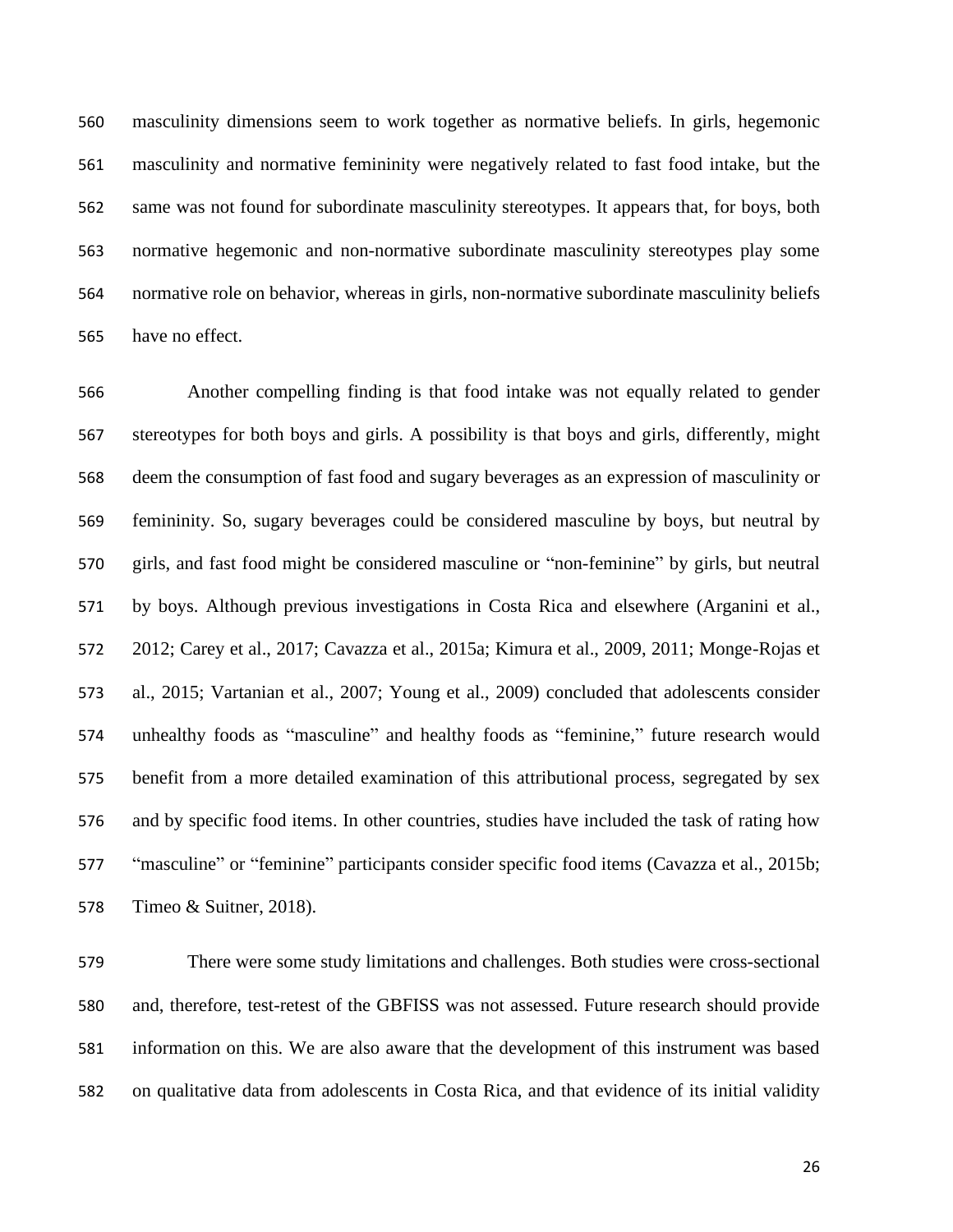and reliability also came from Costa Rican data. Psychometric studies from diverse cultural backgrounds should be conducted. Additionally, we recognize that the relationship between gender-related variables and food intake is complex and that the use of different food items as expressions of masculinity and femininity might vary from item to item and culture to culture. Future research should examine how masculinity and femininity are assigned to food-related behaviors and avoid over-simplification of this phenomenon (and the use of this scale).

 In general terms, invariance of the multi-dimensionality identified by gender and age was supported; i.e., the same items reflect the same constructs, and their meaning is basically the same across the gender and age groups of adolescents. However, the fit among those living in urban areas was slightly not acceptable, which raised some concerns related to the residence area and suggests that further research is needed to elucidate the effect of urbanization on gender-based stereotypes. In general, the challenge of research in this area is to develop culturally sensitive measures that also allow for meaningful cross-cultural comparisons that can help to understand the impact of cultural variables on eating behaviors in different settings.

 Finally, an intriguing research direction for the future is the one mentioned on the introduction: a specific scale about gender-based food intake stereotypes in adolescents may help to study the specific role of these variables in well-established health behavior models (e.g., Ajzen, 1991; Prochaska & DiClemente, 2005; Schwarzer, 2008) as well as in habit-formation processes (e.g., Lally & Gardner, 2013) among adolescent samples. Depending on the results of these studies, gender-sensitive interventions, based on sound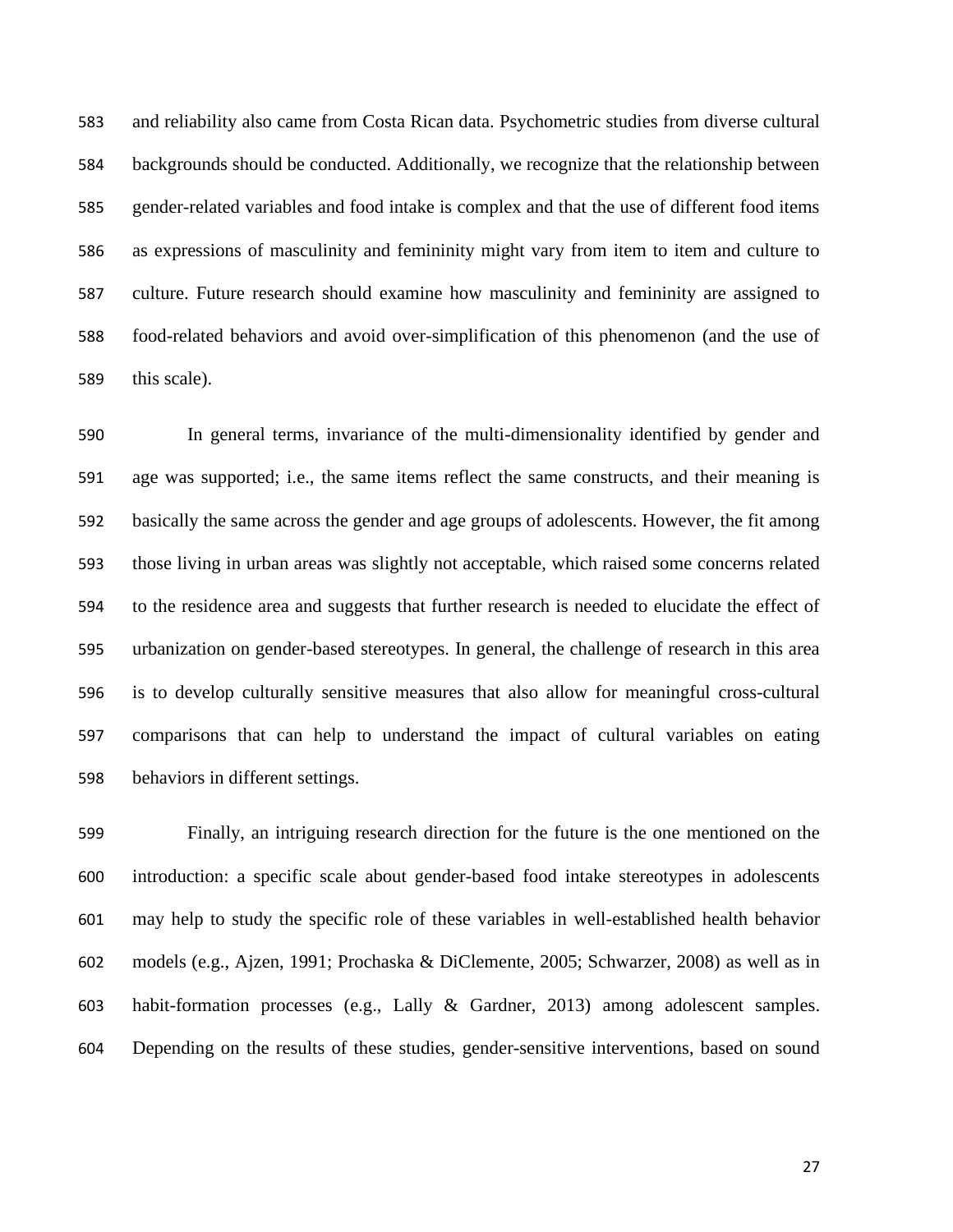theoretical models, should be designed and implemented among specific groups to address

gender-related inequalities and unhealthy food intake patterns.

### **Compliance with Ethical Standards**

- **Conflict of Interest.** The authors declare that they have no conflict of interest.
- **Human Participants and/or Animals.** All procedures performed in studies involving
- human participants followed the ethical standards and local regulations concerning research
- with human beings. No animals were involved in the research.
- **Informed Consent.** Informed assent was provided by the high school students before their
- participation, and informed consent by their parents, per Costa Rican regulations
- concerning research with human beings.

#### **Bibliographic references**

- Ajzen, I. (1991). The theory of planned behavior. *Organizational Behavior and Human Decision Processes*, *50*(2), 179–211. https://doi.org/10.1016/0749-5978(91)90020-T
- Al-Sobayel, H., Al-Hazzaa, H. M., Abahussain, N. A., Qahwaji, D. M., & Musaiger, A. O. (2015). Gender differences in leisure-time versus non-leisure-time physical activity among Saudi adolescents. *Annals of Agricultural and Environmental Medicine*, *22*(2), 344–348. https://doi.org/10.5604/12321966.1152091
- Arganini, C., Saba, A., Comitato, R., Virgili, F., & Turrini, A. (2012). Gender differences in food choice and dietary intake in modern western societies. In J. E. Maddock (Ed.), *Public Health - Social and Behavioral Health*. Intech. https://doi.org/10.5772/37886
- Asamblea Legislativa. (2014). *Ley Reguladora de Investigación Biomédica N° 9234. La Gaceta. San Jose, Costa Rica: Imprenta Nacional.*
- http://www.mep.go.cr/sites/default/files/page/adjuntos/ley-9234-regulacionn-investigacion-biomedica.pdf
- Beretvas, S. N., Meyers, J. L., & Leite, W. L. (2002). A reliability generalization study of the Marlowe-Crowne social desirability scale. *Educational and Psychological Measurement*, *62*(4), 570–589. https://doi.org/10.1177/0013164402062004003
- Birrell, S. (2013). Feminist Theories for Sport. In J. Coakley & E. Dunning (Eds.), *Handbook of Sports Studies*. Sage. https://doi.org/10.4135/9781848608382.n4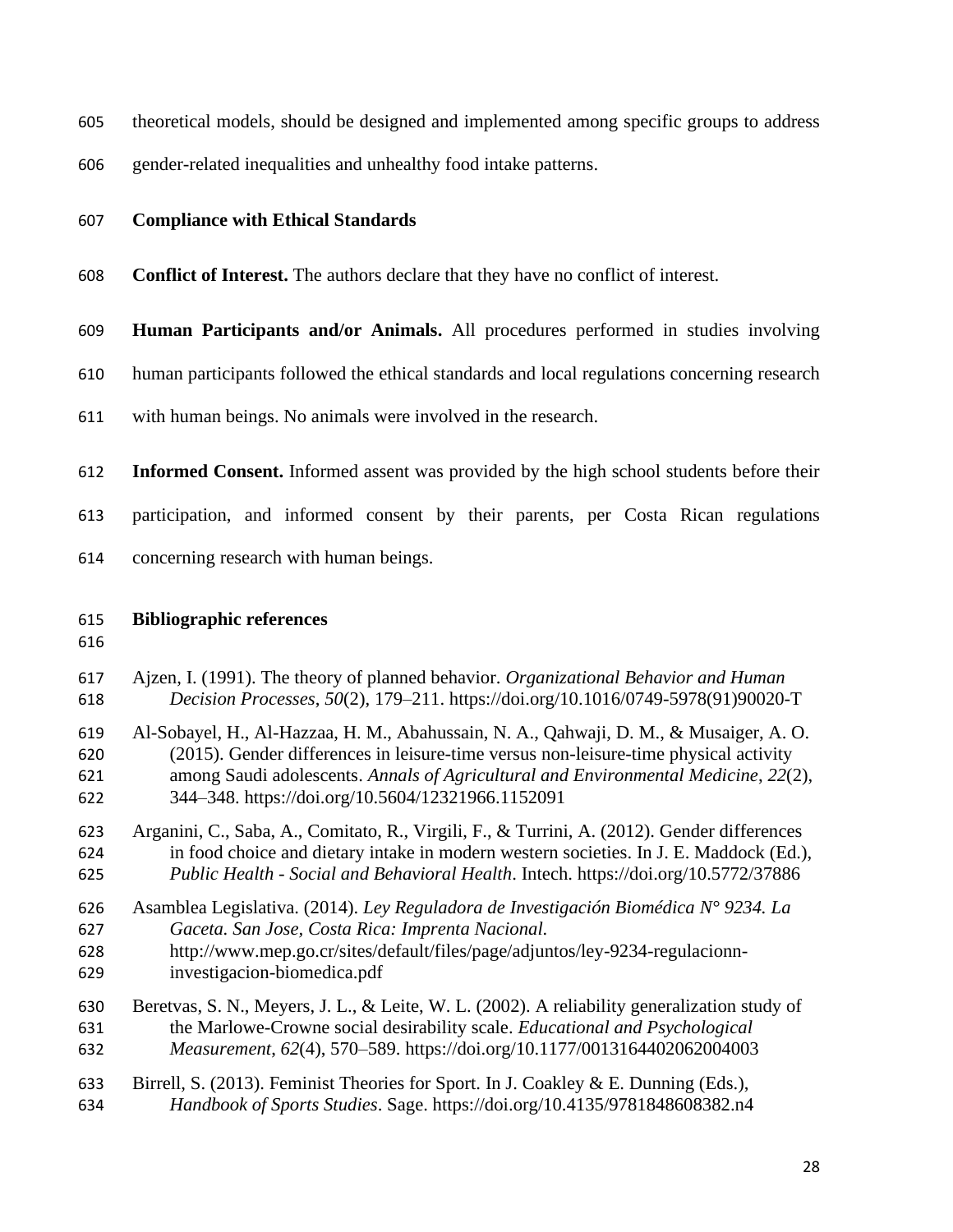| 635 | Brown, R. (2010). Prejudice: Its Social Psychology (2nd ed.). Wiley-Blackwell.                  |
|-----|-------------------------------------------------------------------------------------------------|
| 636 | Caine-Bish, N. L., & Scheule, B. (2009). Gender differences in food preferences of school-      |
| 637 | aged children and adolescents. Journal of School Health, 79(11), 532-540.                       |
| 638 | https://doi.org/10.1111/j.1746-1561.2009.00445.x                                                |
| 639 | Campbell, D. T., & Fiske, D. W. (1959). Convergent and discriminant validation by the           |
| 640 | multitrait-multimethod matrix. Psychological Bulletin, 56(2), 81-105.                           |
| 641 | https://doi.org/10.1037/h0046016                                                                |
| 642 | Cangur, S., & Ercan, I. (2015). Comparison of Model Fit Indices Used in Structural              |
| 643 | Equation Modeling Under Multivariate Normality. Journal of Modern Applied                       |
| 644 | Statistical Methods, 79(11), 532–540. https://doi.org/10.22237/jmasm/1430453580                 |
| 645 | Cárdenas, M., Lay, S., González, C., Calderón, C., & Alegría, I. (2010). Inventario de          |
| 646 | Sexismo Ambivalente: Adaptación y validación y relación con variable psicosociales.             |
| 647 | Salud & Sociedad, 1(2), 125-135.                                                                |
| 648 | https://doi.org/10.22199/S07187475.2010.0002.00006                                              |
| 649 | Carey, J. B., Saules, K. K., & Carr, M. M. (2017). A qualitative analysis of men's              |
| 650 | experiences of binge eating. Appetite, 116, 184–195.                                            |
| 651 | https://doi.org/10.1016/j.appet.2017.04.030                                                     |
| 652 | Cavazza, N., Guidetti, M., & Butera, F. (2015a). Ingredients of gender-based stereotypes        |
| 653 | about food. Indirect influence of food type, portion size and presentation on gendered          |
| 654 | intentions to eat. Appetite, 91, 266–272. https://doi.org/10.1016/j.appet.2015.04.068           |
| 655 | Cavazza, N., Guidetti, M., & Butera, F. (2015b). The gender-based stereotype about food is      |
| 656 | on the table. Food choice also depends on co-eater's gender. <i>Psicologia Sociale</i> , 10(2), |
| 657 | 161-172. https://doi.org/10.1482/80763                                                          |
| 658 | Chen, F. F., Sousa, K. H., & West, S. G. (2005). Testing measurement invariance of              |
| 659 | second-order factor models. Structural Equation Modeling, 12(3), 471-492.                       |
| 660 | https://doi.org/10.1207/s15328007sem1203_7                                                      |
| 661 | Cheung, G. W., & Rensvold, R. B. (2002). Evaluating goodness-of-fit indexes for testing         |
| 662 | measurement invariance. Structural Equation Modeling, 9(2), 233-255.                            |
| 663 | https://doi.org/10.1207/S15328007SEM0902_5                                                      |
| 664 | Chinnock, A. (2007). Diario de Consumo de Alimentos. Instrumento para el registro de            |
| 665 | información. UCR.                                                                               |
| 666 | Chinnock, A. (2010). Programa para el cálculo de valor nutritivo de los alimentos               |
| 667 | VALORNUT. http://nutricion2.ucr.ac.cr/                                                          |
| 668 | Clément-Guillotin, C., Chalabaev, A., & Fontayne, P. (2011). Is sport still a masculine         |
| 669 | domain? International Journal of Sport Psychology, 43, 67–78.                                   |
| 670 | https://doi.org/10.1037/t03782-000                                                              |
| 671 | Cohen, J. (1988). Statistical power analysis for the behavioral sciences. In Statistical Power  |
| 672 | Analysis for the Behavioral Sciences (Vol. 2nd). Erlbaum.                                       |
| 673 | Connell, R. W. (1995). Masculinities. Polity Press.                                             |
|     |                                                                                                 |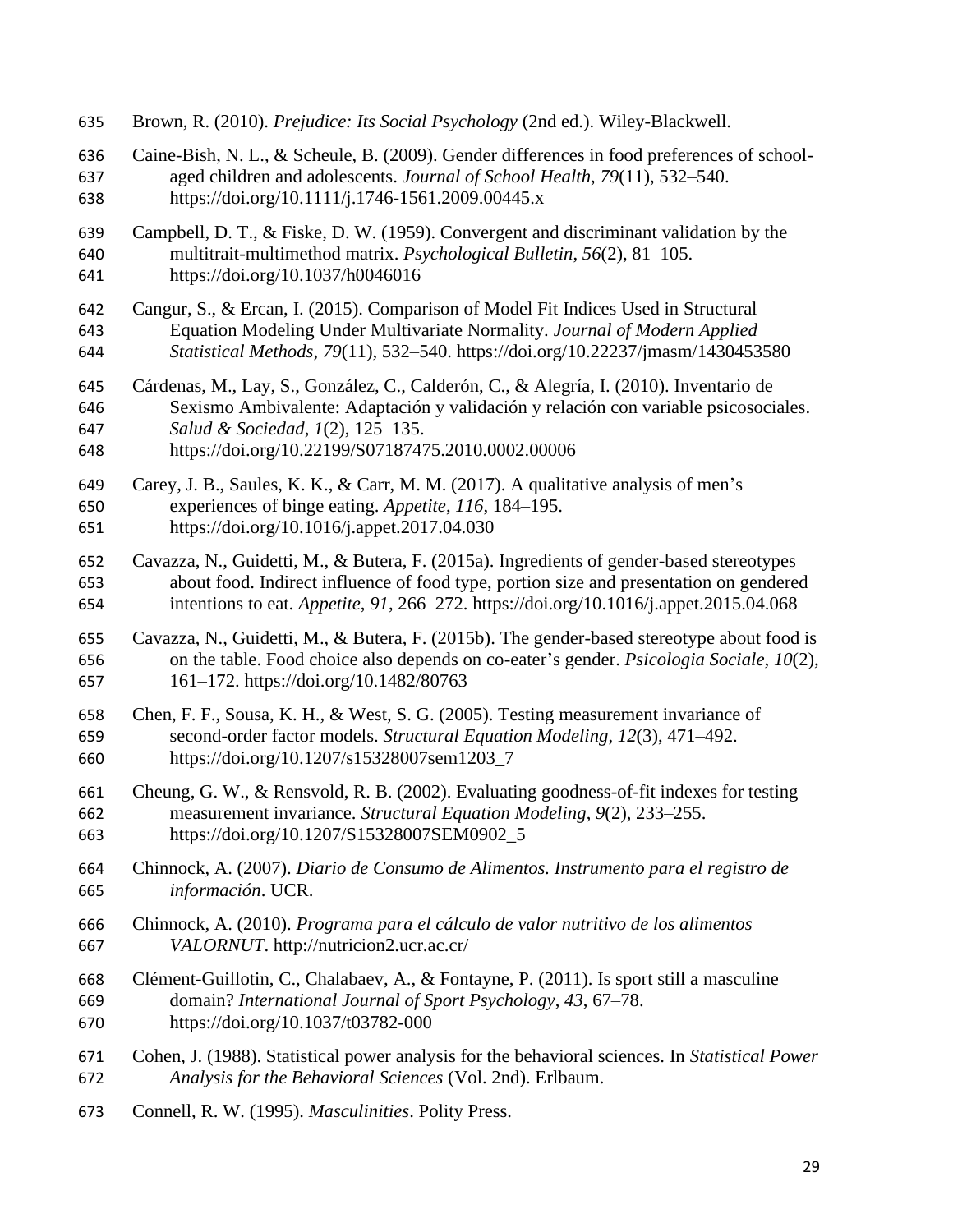- Connell, R. W., & Messerschmidt, J. W. (2005). Hegemonic masculinity: Rethinking the concept. *Gender and Society*, *19*, 829–859.
- https://doi.org/10.1177/0891243205278639
- Cornwall, A. (2000). Missing men? Reflections on men, masculinities and gender in GAD. *IDS Bulletin*, *31*(2), 1–6. https://doi.org/10.1111/j.1759-5436.2000.mp31002003.x
- Cornwall, A., & White, S. C. (2000). Men, masculinities and development politics, policies and practice. *IDS Bulletin*, *31*(2), 1–6. https://doi.org/10.1111/j.1759- 5436.2000.mp31002001.x
- Craigie, A. M., Lake, A. A., Kelly, S. A., Adamson, A. J., & Mathers, J. C. (2011). Tracking of obesity-related behaviors from childhood to adulthood: A systematic review. *Maturitas*, *70*(3), 266–284. https://doi.org/10.1016/j.maturitas.2011.08.005
- Crowne, D. P., & Marlowe, D. (1960). A new scale of social desirability independent of psychopathology. *Journal of Consulting Psychology*, *24*(4), 349–354. https://doi.org/10.1037/h0047358
- Crutzen, R., & Peters, G. J. (2017). Scale quality: alpha is an inadequate estimate and factor-analytic evidence is needed first of all. *Health Psychology Review*, *11*(3), 242– 247. https://doi.org/10.1080/17437199.2015.1124240
- Cruz, F., Ramos, E., Lopes, C., & Araújo, J. (2018). Tracking of food and nutrient intake from adolescence into early adulthood. *Nutrition*, *55*, 84–90. https://doi.org/10.1016/j.nut.2018.02.015
- Dardenne, B., Dumont, M., & Bollier, T. (2007). Insidious Dangers of Benevolent Sexism: Consequences for Women's Performance. *Journal of Personality and Social Psychology*, *93*(5), 764–779. https://doi.org/10.1037/0022-3514.93.5.764
- De Lemus, S., Spears, R., Bukowski, M., Moya, M., & Lupiáñez, J. (2013). Reversing implicit gender stereotype activation as a function of exposure to traditional gender roles. *Social Psychology*, *44*(2), 109–116. https://doi.org/10.1027/1864-9335/a000140
- Eccles, J. (2011). Gendered educational and occupational choices: Applying the Eccles et al. model of achievement-related choices. *International Journal of Behavioral Development*, *35*(3), 195–201. https://doi.org/10.1177/0165025411398185
- Ellemers, N. (2018). Gender Stereotypes. *Annual Review of Psychology*, *69*, 275–298. https://doi.org/10.1146/annurev-psych-122216-011719
- Etchezahar, E., & Ungaretti, J. (2014). Woman stereotypes and ambivalent sexism in a sample of adolescents from Buenos Aires. *Journal of Behavior, Health and Social Issues*, *6*(2), 87–94. https://doi.org/10.5460/jbhsi.v6.2.41328
- Furr, R. M. (2017). *Psychometrics: an introduction*. SAGE Publications Sage CA: Los Angeles, CA.
- Glick, P., & Fiske, S. T. (1996). The ambivalent sexism inventory. *Journal of Personality and Social Psychology*, *70*(3), 491–512. https://doi.org/10.1007/s00572-009-0231-8
- Glick, P., Sakallı-Ugurlu, N., Ferreira, M. C., & Aguiar de Souza, M. (2002). Ambivalent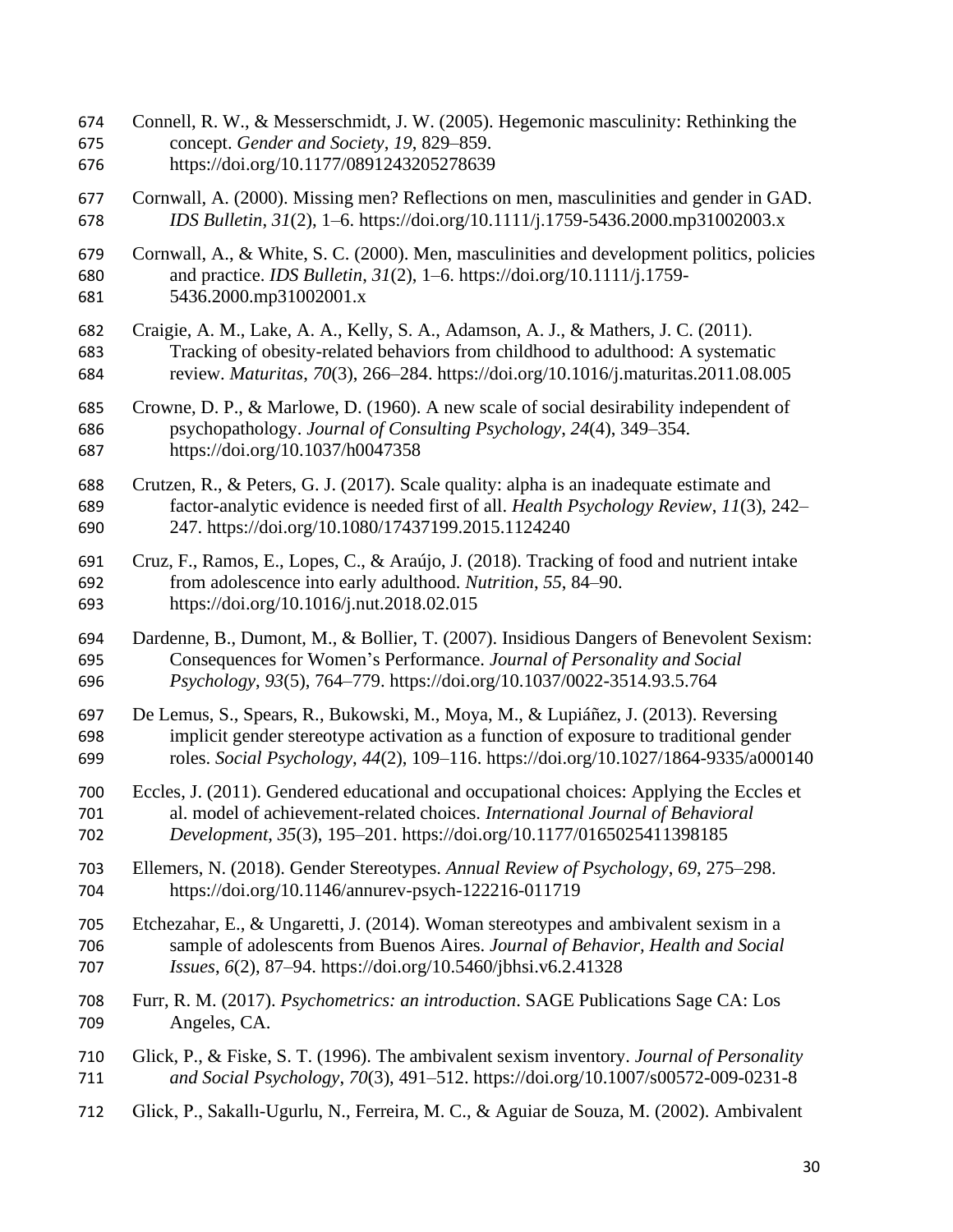sexism and attitudes toward wife abuse in Turkey and Brazil. *Psychology of Women Quarterly*, *35*(3), 530–535. https://doi.org/10.1111/1471-6402.t01-1-00068 Glick, P., Wilkerson, M., & Cuffe, M. (2015). Masculine Identity, Ambivalent Sexism, and Attitudes Toward Gender Subtypes. *Social Psychology*, *46*(4), 210–217. https://doi.org/10.1027/1864-9335/a000228 Gutierrez, S., Sanz, J., Espinosa, R., Gesteira, C., & Paz Garcia-Vera, M. (2016). The Marlowe-Crowne Social Desirability Scale: Norms for the Spanish general population and development of a short version. *Anales de Psicología*, *32*(1), 206–2017. https://doi.org/10.4271/2013-01-2491 Hannon, J., Soohoo, S., Reel, J., & Ratliffe, T. (2009). Gender stereotyping and the influence of race in sport among adolescents. *Research Quarterly for Exercise and Sport*, *80*(3), 676–684. https://doi.org/10.1080/02701367.2009.10599608 Hardin, M., & Greer, J. (2009). The Influence of Gender-Role Socialization, Media Use and Sports Participation on Perceptions of Gender-Appropriate Sports. *Journal of Sport Behavior*, *32*(2), 207–226. Herman, C. P., & Polivy, J. (2010). Sex and Gender Differences in Eating Behavior. In J. C. McCreary & D. R. Chrisler (Eds.), *Handbook of Gender Research in Psychology* (pp. 455–469). Springer. https://doi.org/10.1007/978-1-4419-1465-1\_22 Herman, C. P., Polivy, J., Pliner, P., Vartanian, L. R., Herman, C. P., Polivy, J., Pliner, P., & Vartanian, L. R. (2019). Consumption Stereotypes and Impression Management: Food Choice. In *Social Influences on Eating* (pp. 79–94). Springer. https://doi.org/10.1007/978-3-030-28817-4\_7 Hooper, D., Coughlan, J., & Mullen, M. R. (2008). Structural equation modeling: Guidelines for determining model fit. *Electronic Journal of Business Research Methods*, *6*(1), 53–60. https://doi.org/10.1016/j.cgh.2014.08.036 Hu, L. T., & Bentler, P. M. (1999). Cutoff criteria for fit indexes in covariance structure analysis: conventional criteria versus new alternatives. *Structural Equation Modeling*, *6*(1), 1–55. https://doi.org/10.1080/10705519909540118 Hyde, J. S. (2005). The gender similarities hypothesis. *American Psychologist*, *60*(6), 581– 592. https://doi.org/10.1037/0003-066X.60.6.581 Igenoza, M. (2017). Race, Femininity and Food: Femininity and the Racialization of Health and Dieting. *International Review of Social Research*, *7*(2), 109–118. https://doi.org/10.1515/irsr-2017-0013 Jost, J. T., & Kay, A. C. (2005). Exposure to benevolent sexism and complementary gender stereotypes: Consequences for specific and diffuse forms of system justification. *Journal of Personality and Social Psychology*, *88*(3), 498–509. https://doi.org/10.1037/0022-3514.88.3.498 Kimura, A., Wada, Y., & Dan, I. (2011). Gender-based food stereotypes among young Japanese. In *Handbook of Behavior, Food and Nutrition* (pp. 2201–2213). Springer. https://doi.org/10.1007/978-0-387-92271-3\_140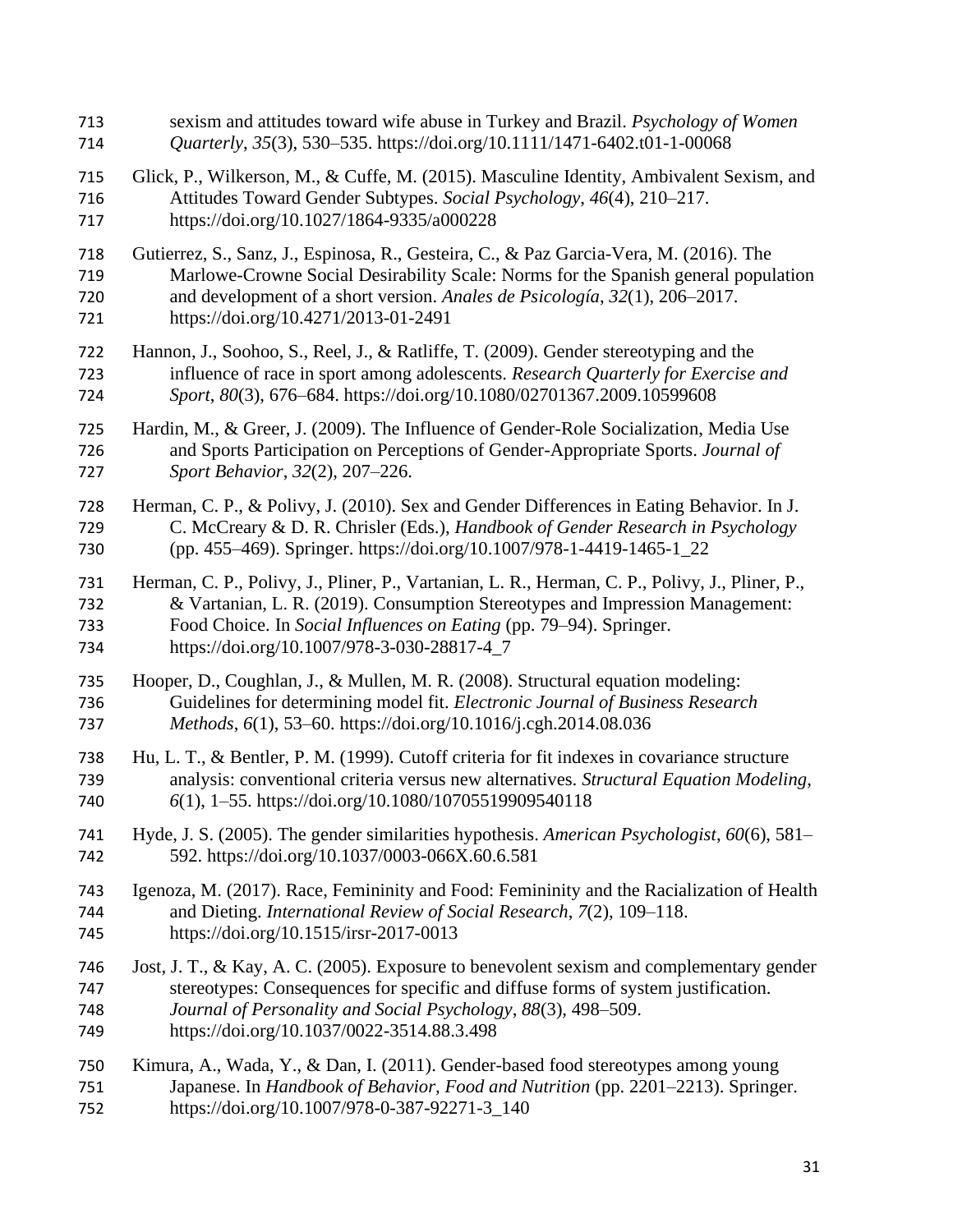Kimura, A., Wada, Y., Goto, S., Tsuzuki, D., Cai, D., Oka, T., & Dan, I. (2009). Implicit gender-based food stereotypes. Semantic priming experiments on young Japanese. *Appetite*, *52*(2), 521–524. https://doi.org/10.1016/j.appet.2008.11.002 Kline, R. B. (2011). *Principles and Practice of Structural Equation Modeling*. The Guilford Press. https://doi.org/10.1017/CBO9781107415324.004 Kurz, A. S., Drescher, C. F., Chin, E. G., & Johnson, L. R. (2016). Measuring social desirability across language and sex: A comparison of Marlowe-Crowne Social Desirability Scale factor structures in English and Mandarin Chinese in Malaysia. *PsyCh Journal*, *5*(2), 92–100. https://doi.org/10.1002/pchj.124 Lally, P., & Gardner, B. (2013). Promoting habit formation. *Health Psychology Review*, *7*(1), 137–158. https://doi.org/10.1080/17437199.2011.603640 Le, T. P. (2019). The association of conformity to feminine norms with women's food consumption after a negative mood induction. *Appetite*, *133*(October 2018), 123–129. https://doi.org/10.1016/j.appet.2018.10.031 Leite, W. L., & Beretvas, S. N. (2005). Validation of scores on the Marlowe-Crowne social desirability scale and the balanced inventory of desirable responding. *Educational and Psychological Measurement*, *65*(1), 140–154. https://doi.org/10.1177/0013164404267285 Lips, H. M. (2020). Sex & Gender: An introduction. In *Sex & Gender: An introduction*. Waveland Press. Lombardi, C. M. P., Coley, R. L., Sims, J., Lynch, A. D., & Mahalik, J. R. (2019). Social Norms, Social Connections, and Sex Differences in Adolescent Mental and Behavioral Health. *Journal of Child and Family Studies*, *28*(1), 91–104. https://doi.org/10.1007/s10826-018-1253-7 Lyons, A. C. (2009). Masculinities, Femininities, Behaviour and Health. *Social and Personality Psychology Compass*, *3*(4), 394–412. https://doi.org/10.1111/j.1751- 9004.2009.00192.x Messerschmidt, J. W. (2019). The Salience of "Hegemonic Masculinity." *Men and Masculinities*, *22*(1), 85–91. https://doi.org/10.1177/1097184X18805555 Messerschmidt, J. W., Messner, M. A., Connell, R., & Martin, P. Y. (2018). *Gender reckonings: New social theory and research* (N. Y. U. Press (Ed.)). Mikkilä, V., Räsänen, L., Raitakari, O. T., Pietinen, P., & Viikari, J. (2005). Consistent dietary patterns identified from childhood to adulthood: The Cardiovascular Risk in Young Finns Study. *British Journal of Nutrition*, *93*(6), 923–931. https://doi.org/10.1079/bjn20051418 Monge-Rojas, R., Fuster-Baraona, T., Garita, C., Sánchez, M., Smith-Castro, V., Valverde- Cerros, O., & Colon-Ramos, U. (2015). The influence of gender stereotypes on eating habits among Costa Rican adolescents. *American Journal of Health Promotion*, *29*(5), 303–310. https://doi.org/10.4278/ajhp.130904-QUAL-462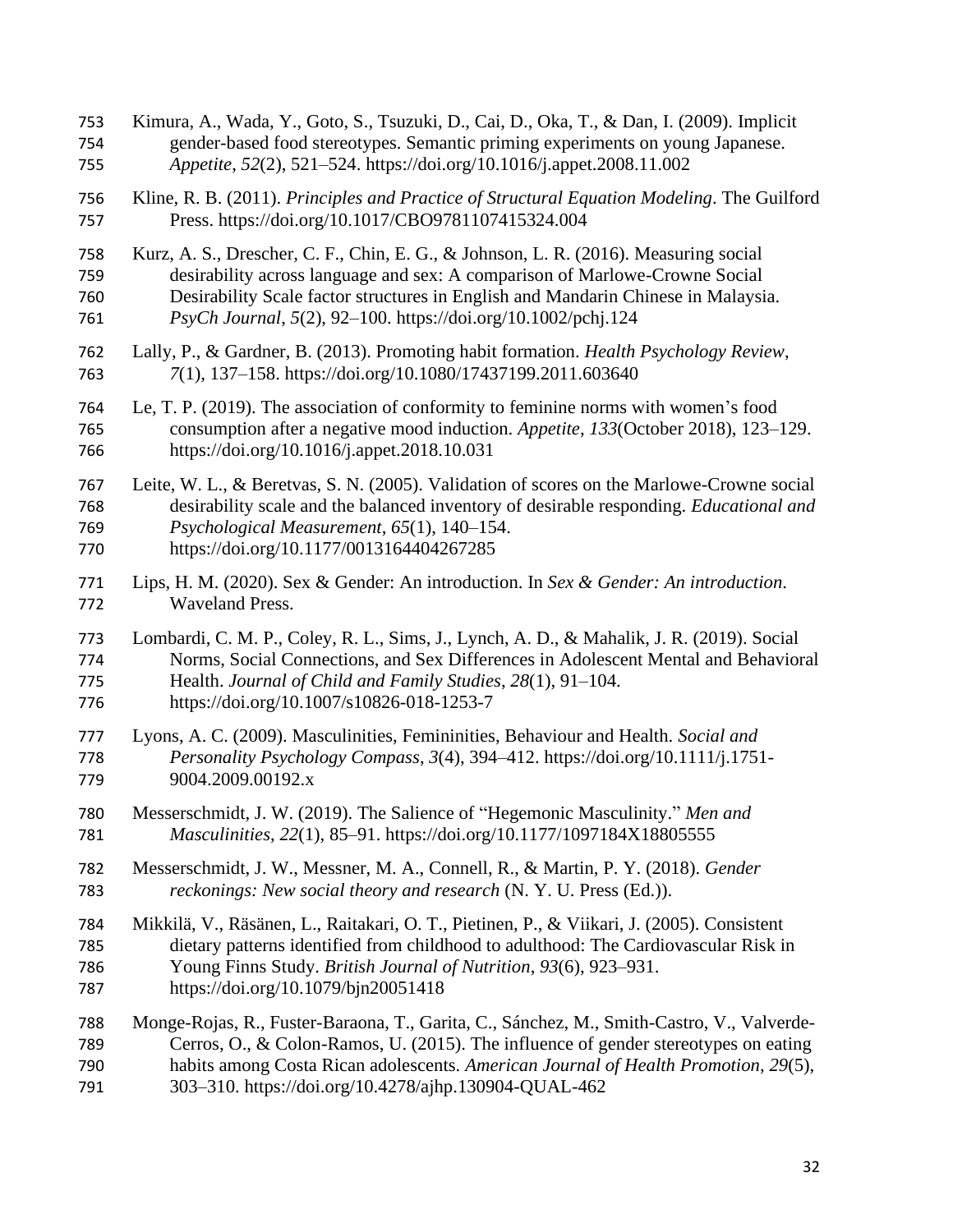Movassagh, E. Z., Baxter-Jones, A. D. G., Kontulainen, S., Whiting, S. J., & Vatanparast, H. (2017). Tracking dietary patterns over 20 years from childhood through adolescence into young adulthood: The Saskatchewan pediatric bone mineral accrual study. *Nutrients*, *9*(9), 990. https://doi.org/10.3390/nu9090990 Moya, M., & Expósito, F. (2001). Nuevas formas, viejos intereses: Neosexismo en varones españoles. *Psicothema*, *13*(4), 668–674. North, M. S., & Fiske, S. T. (2014). Social categories create and reflect inequality: Psychological and sociological insights. In *The Psychology of Social Status* (pp. 243– 265). Springer. https://doi.org/10.1007/978-1-4939-0867-7\_12 Ortega, R. M., Perez-Rodrigo, C., & Lopez-Sobaler, A. M. (2015). Dietary assessment methods: Dietary records [Métodos de evaluación de la ingesta actual: Registro o diario dietético]. *Nutricion Hospitalaria*, *31*(3), 38–45. https://doi.org/10.3305/nh.2015.31.sup3.8749 Perez, M., Labiano, M., & Brusasca, C. (2010). Escala de deseabildad social: analisis psicometrico en muestra argentina. *Evaluar*, *10*(1), 43–59. Peters, Gjalt Jorn. (2014). The alpha and the omega of scale reliability and validity. *The European Health Psychologist*, *16*(2), 56–69. https://doi.org/0.31234/osf.io/h47fv Peters, Gjakt Jorn, Verboon, P., & Green, J. (2018). *Package 'userfriendlyscience'. Vienna: R Foundation for Statistical Computing.* http://bioconductor.statistik.tu- dortmund.de/cran/web/packages/userfriendlyscience/userfriendlyscience.pdf Pistella, J., Tanzilli, A., Ioverno, S., Lingiardi, V., & Baiocco, R. (2018). Sexism and Attitudes Toward Same-Sex Parenting in a Sample of Heterosexuals and Sexual Minorities: the Mediation Effect of Sexual Stigma. *Sexuality Research and Social Policy*, *15*(2), 139–150. https://doi.org/10.1007/s13178-017-0284-y Plaza, M., Boiché, J., Brunel, L., & Ruchaud, F. (2017). Sport = Male… But Not All Sports: Investigating the Gender Stereotypes of Sports Activities at the Explicit and Implicit Levels. *Sex Roles*. https://doi.org/10.1007/s11199-016-0650-x Prochaska, J. O., & DiClemente, C. (1982). Transtheoretical therapy: Toward a more integrative model of change. *Psychotherapy: Theory Research and Practice*, *19*(3), 276–288. https://doi.org/10.1037/h0088437 Prochaska, J. O., & DiClemente, C. (2005). The transtheoretical approach. In J. C. Norcross & M. R. Goldfried (Eds.), *Handbook of Psychotherapy Integration* (2nd ed., pp. 147– 171). Oxford University Press. Programa Estado de la Nación. (2019). *Sétimo informe estado de la educación. Masterlitho: San José, Costa Rica.* https://estadonacion.or.cr/informes/ Rich, E. P., Nkosi, S., & Morojele, N. K. (2015). Masculinities, alcohol consumption, and sexual risk behavior among male tavern attendees: A qualitative study in North West Province, South Africa. *Psychology of Men and Masculinity*, *16*(4), 382–392. https://doi.org/10.1037/a0038871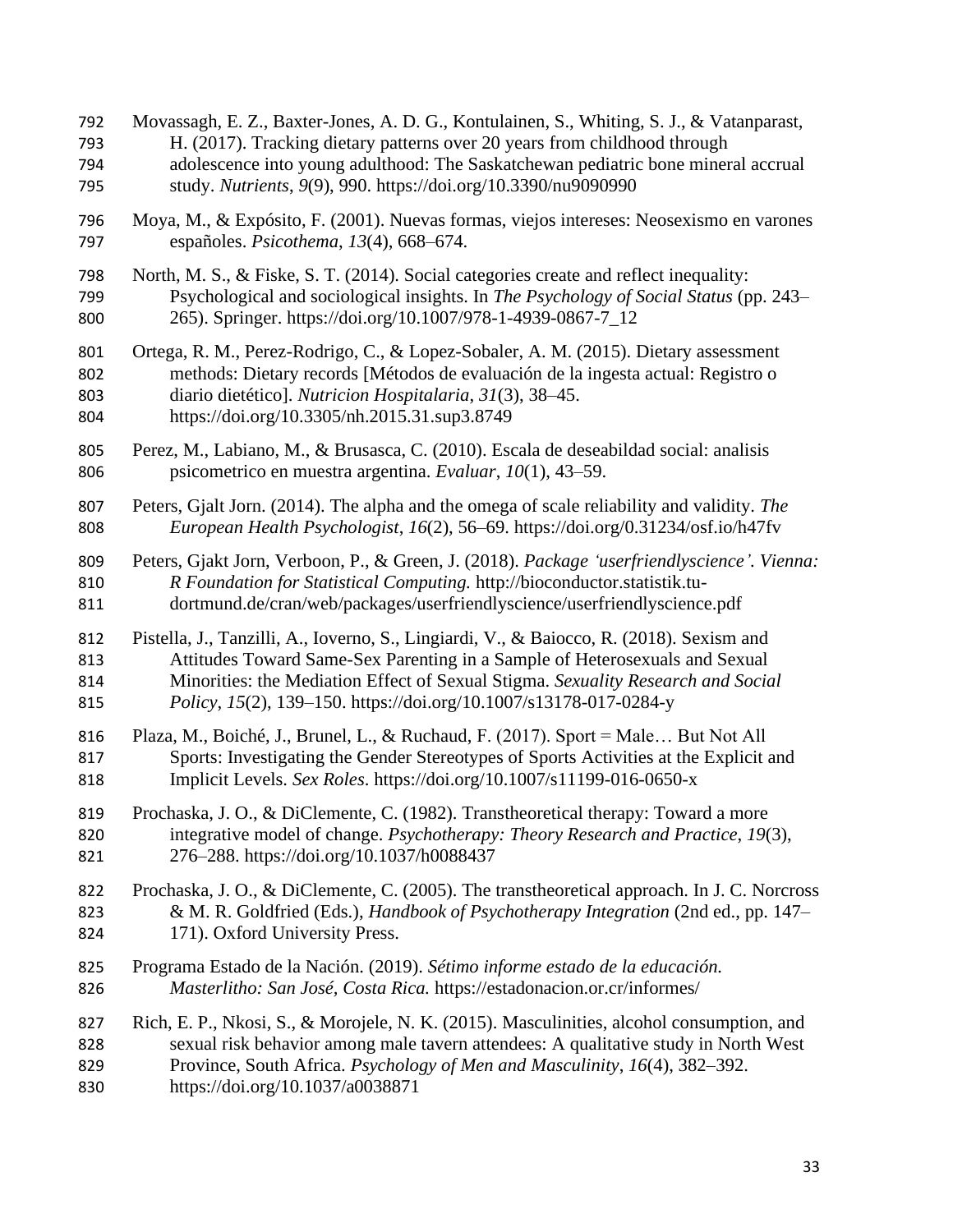- Ryan, T. P. (2013). Sample Size Determination and Power. In *Sample Size Determination and Power*. John Wiley & Sons. https://doi.org/10.1002/9781118439241
- Schippers, M. (2007). Recovering the feminine other: Masculinity, femininity, and gender hegemony. *Theory and Society*, *36*(1), 85–102. https://doi.org/10.1007/s11186-007- 9022-4
- Schneider, B. C., De Carvalho Dumith, S., Lopes, C., Severo, M., & Assunção, M. C. F. (2016). How do tracking and changes in dietary pattern during adolescence relate to the amount of body fat in early adulthood? *PLoS ONE*, *11*(2), e0149299. https://doi.org/10.1371/journal.pone.0149299
- Schwarzer, R. (2008). Modeling health behavior change: How to predict and modify the adoption and maintenance of health behaviors. *Applied Psychology*, *57*(1), 1–29. https://doi.org/10.1111/j.1464-0597.2007.00325.x
- Skinner, C. J. (2014). Probability Proportional to Size (PPS) Sampling. In *Wiley StatsRef: Statistics Reference Online*. https://doi.org/10.1002/9781118445112.stat03346.pub2
- Smith-Castro, V. (Ed.). (2014). *Compendio de Instrumentos de Medición IIP. Serie Cuadernos Metodológicos.* Instituto de Investigaciones Psicológicas.
- Steele, C. M., & Aronson, J. (1995). Stereotype Threat and the Intellectual Test Performance of African Americans. *Journal of Personality and Social Psychology*. https://doi.org/10.1037/0022-3514.69.5.797
- Steele, C. M., Spencer, S. J., & Aronson, J. (2004). *Contending with group image: The psychology of stereotype and social identity threat*. https://doi.org/10.1016/s0065- 2601(02)80009-0
- Timeo, S., & Suitner, C. (2018). Eating meat makes you sexy: Conformity to dietary gender norms and attractiveness. *Psychology of Men and Masculinity*, *19*(3), 418–429. https://doi.org/10.1037/men0000119
- UCR. (2013). *Sistema de Información Estadística de Derechos de la Niñez y Adolescencia (SIEDNA). Personas menores de edad a la luz del censo 2011*. https://www.inec.go.cr/sites/default/files/documentos/inec\_institucional/estadisticas/re
- sultados/repoblaccenso2011-03.pdf.pdf
- Vartanian, L. R., Herman, C. P., & Polivy, J. (2007). Consumption stereotypes and impression management: How you are what you eat. *Appetite*, *48*(3), 265–277. https://doi.org/10.1016/j.appet.2006.10.008
- Ventimiglia, M., & MacDonald, D. A. (2012). An examination of the factorial dimensionality of the Marlowe Crowne Social Desirability Scale. *Personality and Individual Differences*, *52*(4), 487–491. https://doi.org/10.1016/j.paid.2011.11.016
- Ventura-León, J. L., & Caycho-Rodríguez, T. (2017). El coeficiente Omega: un método alternativo para la estimación de la confiabilidad. *Revista Latinoamericana En Ciencias Sociales, Niñez y Juventud*, *15*(1), 26–27.
- Vésteinsdóttir, V., Reips, U. D., Joinson, A., & Thorsdottir, F. (2015). Psychometric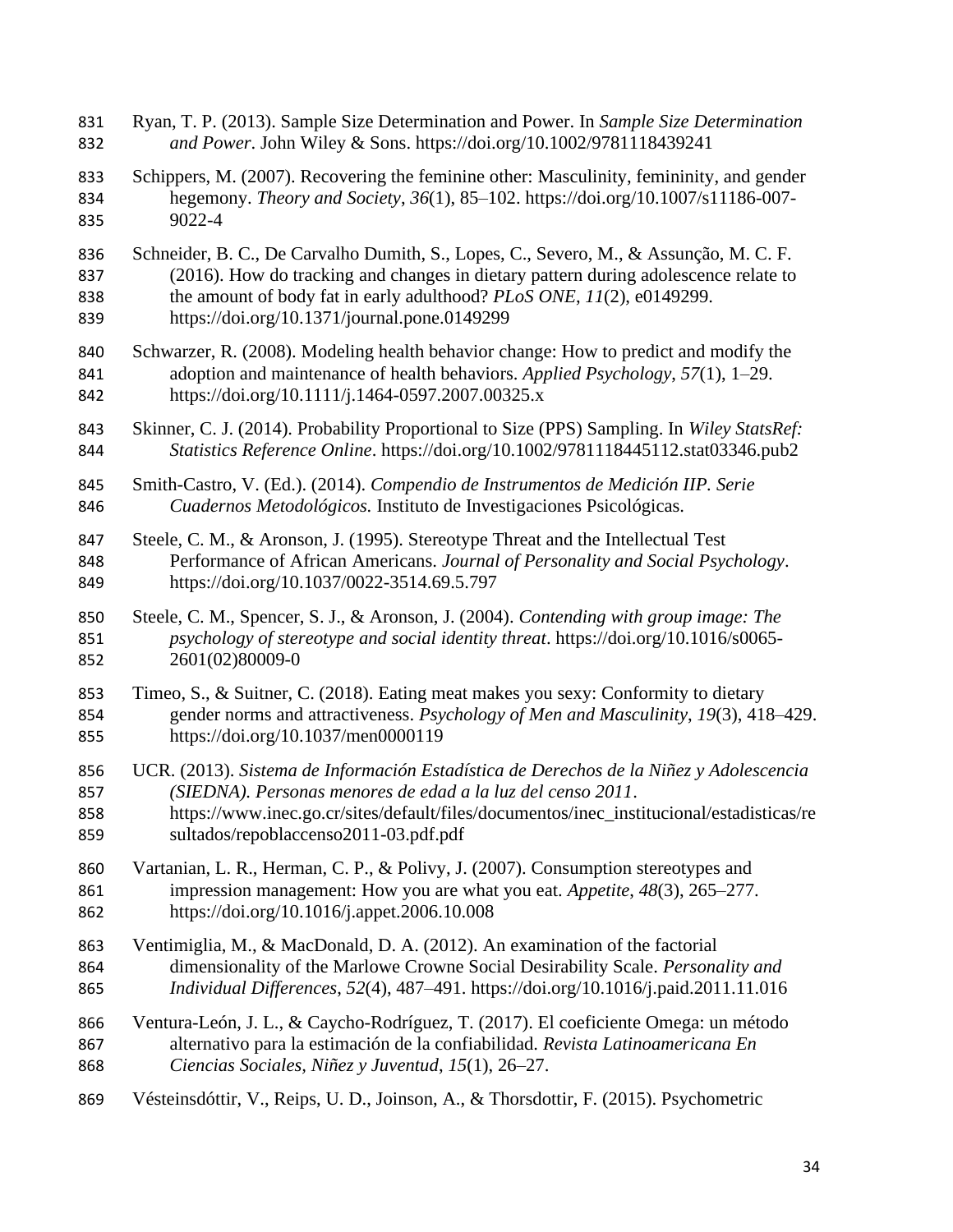- properties of measurements obtained with the Marlowe-Crowne Social Desirability Scale in an Icelandic probability-based Internet sample. *Computers in Human*
- *Behavior*, *49*, 608–614. https://doi.org/10.1016/j.chb.2015.03.044
- Wardle, J., Haase, A. M., Steptoe, A., Nillapun, M., Jonwutiwes, K., & Bellisle, F. (2004).
- Gender differences in food choice: the contribution of health beliefs and dieting.
- *Annals of Behavioral Medicine*, *27*(2), 107–116.
- https://doi.org/10.1207/s15324796abm2702\_5
- Young, M. E., Mizzau, M., Mai, N. T., Sirisegaram, A., & Wilson, M. (2009). Food for
- thought. What you eat depends on your sex and eating companions. *Appetite*, *53*(2),
- 268–271. https://doi.org/10.1016/j.appet.2009.07.021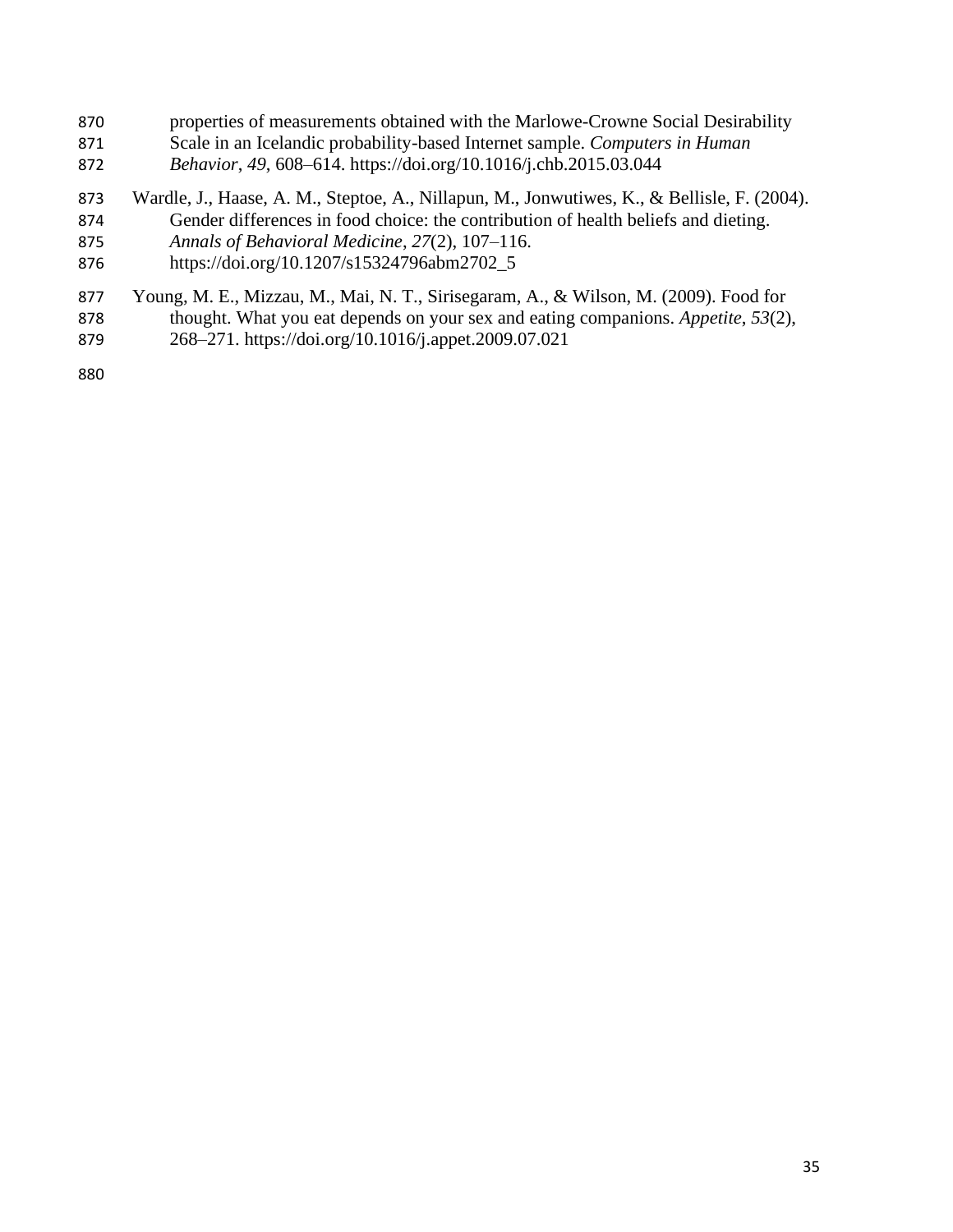| <b>Invariance level</b>                                                        | <b>Constraints involved</b>                                                                                                                                | Interpretation                                                                                                                                                                                                                                                                                                                        |
|--------------------------------------------------------------------------------|------------------------------------------------------------------------------------------------------------------------------------------------------------|---------------------------------------------------------------------------------------------------------------------------------------------------------------------------------------------------------------------------------------------------------------------------------------------------------------------------------------|
| Configural level                                                               | No constraints between subgroups                                                                                                                           | The same set of items reflects the<br>latent constructs<br>same<br>across<br>subgroups.                                                                                                                                                                                                                                               |
| Metric level (First-order<br>measurement weights)                              | First-order factor loadings are constrained<br>to be equal across groups.                                                                                  | The strength of the relationship<br>item<br>between <i>each</i><br>and its<br>underlying construct is the same<br>for both groups.                                                                                                                                                                                                    |
| Scalar level (Intercepts of<br>measured variables)                             | First-order factor loadings and intercepts<br>are constrained to be equal across groups.                                                                   | The same set of items reflects the<br>same first-order latent constructs,<br>and their meanings are the same<br>across subgroups.                                                                                                                                                                                                     |
| Structural weights level<br>(Second-order<br>factor<br>loadings)               | First-order factor loadings and intercepts,<br>as well as second-order factor loadings,<br>are constrained to be equal across groups                       | The strength of the relationship<br>between each first-order construct<br>and its underlying second-order<br>construct is the same for both<br>groups.                                                                                                                                                                                |
| covariances<br>Structural<br>(Second-order<br>level<br>covariance)             | First-order factor loadings and intercepts,<br>as well as second-order factor loadings<br>and covariance(s), are constrained to be<br>equal across groups  | The same set of items reflects the<br>same first-order latent constructs,<br>set of<br>first-order<br>the<br>same<br>reflects<br>the<br>constructs<br>same<br>second-order latent construct(s),<br>and their meanings are the same<br>across subgroups.                                                                               |
| Structural residuals level<br>(Disturbances)<br>of<br>first-<br>order factors) | First-order factor loadings and intercepts,<br>as well as second-order factor loadings<br>and covariance(s), are constrained to be<br>equal across groups. | The same set of items reflects the<br>same first-order latent constructs,<br>of<br>first-order<br>the<br>set<br>same<br>reflect<br>the<br>constructs<br>same<br>second-order latent construct(s),<br>and their meanings are the same<br>across subgroups. Additionally,<br>there is no appreciable difference<br>in the disturbances. |

# 881 **Table 1**. Description of invariance levels tested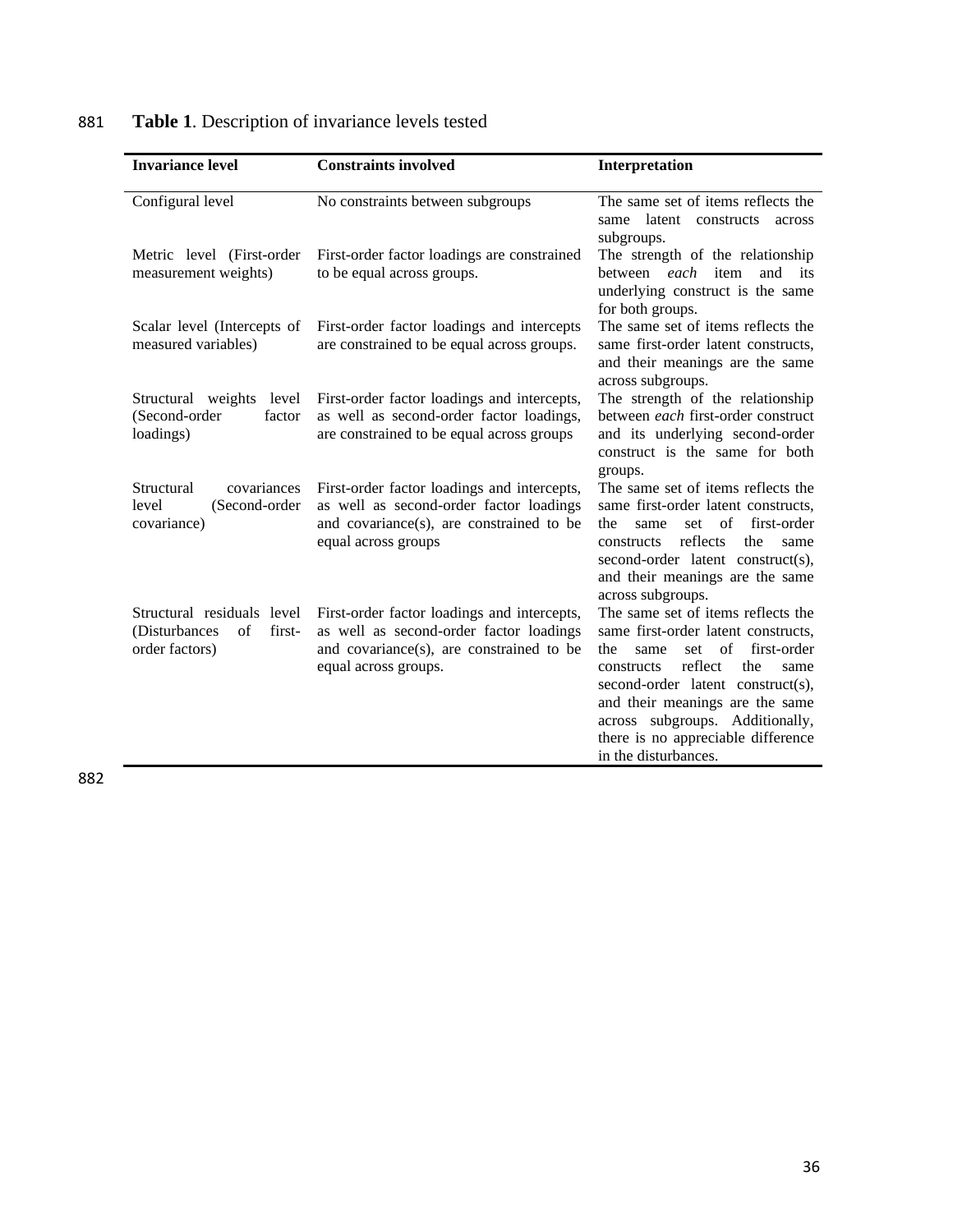|    | <b>Items</b>                                                                                                  | <b>Factor 1</b><br>Non-<br>normative<br>subordinate<br>masculinity | <b>Factor 2</b><br><b>Normative</b><br>subordinate<br>femininity | Factor 3<br><b>Normative</b><br>hegemonic<br>masculinity |
|----|---------------------------------------------------------------------------------------------------------------|--------------------------------------------------------------------|------------------------------------------------------------------|----------------------------------------------------------|
| 3. | A man who only eats salads is definitely gay                                                                  | .68                                                                |                                                                  |                                                          |
| 4. | Men who bring fruits to school are usually<br>effeminate                                                      | .67                                                                |                                                                  |                                                          |
| 5. | Men who watch what they eat to avoid<br>gaining weight are gay                                                | .76                                                                |                                                                  |                                                          |
|    | 6. A man who eats little is gay                                                                               | .82                                                                |                                                                  |                                                          |
| 7. | Men who eat healthy food to stay in shape<br>are effeminate                                                   | .73                                                                |                                                                  |                                                          |
| 8. | Men who eat slowly are effeminate                                                                             | .73                                                                |                                                                  |                                                          |
| 9. | Queer men mind their manners when eating                                                                      | .55                                                                |                                                                  |                                                          |
|    | 10. Men who eat little are gay                                                                                | .78                                                                |                                                                  |                                                          |
|    | 12. Men prefer women who watch what they eat                                                                  |                                                                    | .41                                                              |                                                          |
|    | 13. Women who eat quickly appear less<br>feminine                                                             |                                                                    | .44                                                              |                                                          |
|    | 14. Beautiful women generally eat little                                                                      |                                                                    | .56                                                              |                                                          |
|    | 15. Women who don't watch what they eat are<br>not appealing to men                                           |                                                                    | .67                                                              |                                                          |
|    | 16. The more feminine a woman is, the more<br>fruits she eats                                                 |                                                                    | .64                                                              |                                                          |
|    | 17. If a woman wants to be successful with men,<br>she must watch what she eats                               |                                                                    | .63                                                              |                                                          |
|    | 19. A woman who eats a lot looks manly                                                                        |                                                                    | .59                                                              |                                                          |
|    | 21. Thin women are more feminine                                                                              |                                                                    | .55                                                              |                                                          |
| 1. | An average man eats a lot                                                                                     |                                                                    |                                                                  | .52                                                      |
| 2. | Real men eat very quickly                                                                                     |                                                                    |                                                                  | .40                                                      |
|    | 11. Men don't care if the food they eat is greasy                                                             |                                                                    |                                                                  | .74                                                      |
|    | 18. Men eat whatever they want without                                                                        |                                                                    |                                                                  | .74                                                      |
|    | remorse                                                                                                       |                                                                    |                                                                  |                                                          |
|    | 20. Men do not care about what they eat                                                                       |                                                                    |                                                                  | .58                                                      |
|    | Note: In this toble, items are freely translated from Spanish into English. The original items in Spanish are |                                                                    |                                                                  |                                                          |

883 **Table 2.** Exploratory Factor Analysis: item-to-factor loading

884 Note: In this table, items are freely translated from Spanish into English. The original items in Spanish are provided in Appendix 1. KMO = .868, Bartlett test = 1853.05 ( $p < .001$ ). Item numbers are reported based

885 provided in Appendix 1. KMO = .868, Bartlett test = 1853.05 (*p* < .001). Item numbers are reported based on 886 the order they had in the study questionnaire.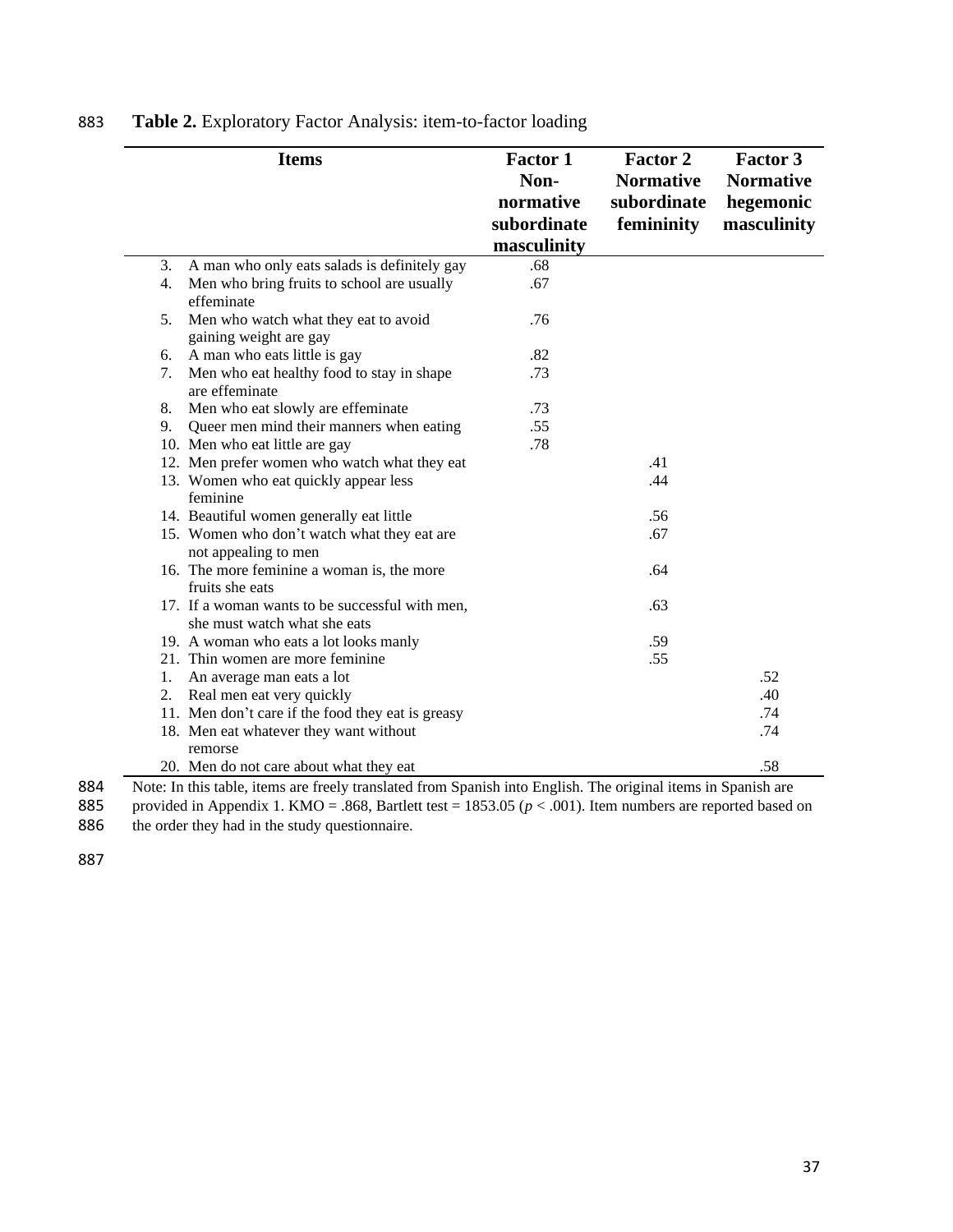| Fit by<br>group | $\chi^2$ | $\chi^2$ df | <b>CFI</b> | RMSEA [90% CI]             | $\chi^2$ | $\chi^2 df$ | <b>CFI</b> | RMSEA [90% CI]         |
|-----------------|----------|-------------|------------|----------------------------|----------|-------------|------------|------------------------|
| categories      |          |             |            |                            |          |             |            |                        |
| Gender          |          |             |            | <b>Boys</b>                |          |             |            | Girls                  |
|                 | 407.19   | 2.19        | .90        | $.063$ [.055, .072]        | 476.94   | 2.56        | .91        | $.055$ [ $.049, .61$ ] |
| Age             |          |             |            | Younger                    |          |             |            | Older                  |
|                 | 450.67   | 2.42        | .92        | $.055$ [ $.048$ , $.061$ ] | 440.75   | 2.37        | .90        | $.064$ $[.056, .71]$   |
| Residence       |          |             |            | Urban                      |          |             |            | Rural                  |
| area            | 588.41   | 3.16        | .88        | .073 [.066, .079]          | 400.17   | 2.15        | .91        | $.053$ [ $.046, .61$ ] |

## 888 **Table 3**. Fit of gender, age, and place of residence subgroups in Study 2

889 Note: Degrees of freedom were 186 for all the analyses in these groups. There were 297 boys and 516 girls, 890 475 younger (< 15 years) and 338 older (> 15 years) participants, and 409 urban and 404 rural inhabitants.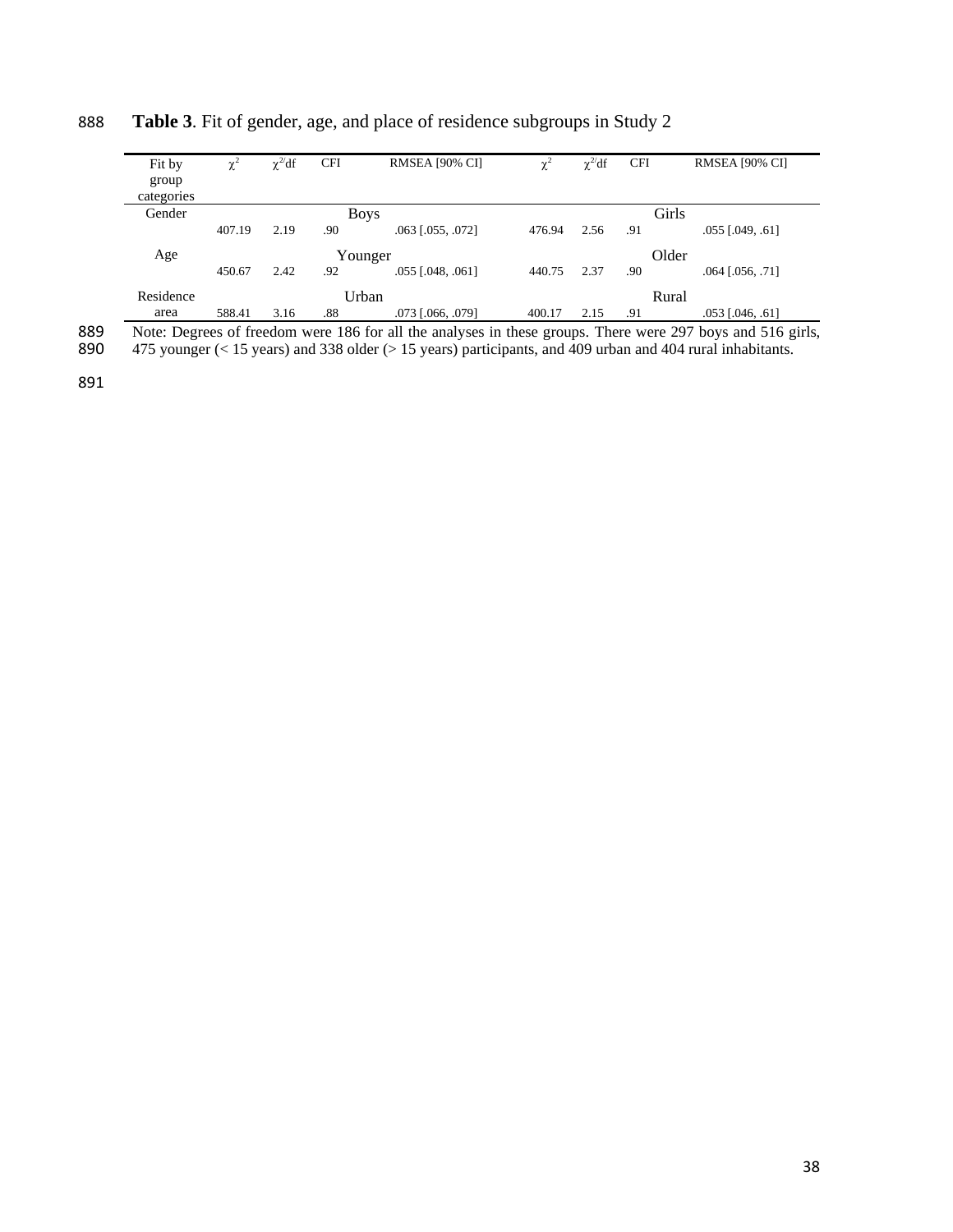|                                    |          |     |               | <b>Gender groups</b> |                      | Age groups          |                        |               |            |                           |
|------------------------------------|----------|-----|---------------|----------------------|----------------------|---------------------|------------------------|---------------|------------|---------------------------|
| Invariance<br>level                | $\chi^2$ | df  | $\chi^{2/d}f$ | <b>CFI</b>           | RMSEA [90% CI]       | $\overline{\chi^2}$ | $\mathrm{d}\mathrm{f}$ | $\chi^{2/d}f$ | <b>CFI</b> | RMSEA <sup>[90% CI]</sup> |
| Configural                         | 884.26   | 372 | 2.37          | .91                  | .041<br>[.038, .045] | 891.48              | 372                    | 2.39          | .91        | .041<br>[.038, .45]       |
| Metric<br>(Measurement<br>weights) | 943.35   | 390 | 2.42          | .90                  | .042<br>[.038, .045] | 929.19              | 390                    | 2.38          | .91        | .041<br>[.038, .45]       |
| Scalar                             | 970.87   | 411 | 2.36          | .90                  | .041<br>[.038, .044] | 1004.55             | 411                    | 2.44          | .90        | .042<br>[.039, .46]       |
| (Measurement<br>intercepts)        |          |     |               |                      |                      |                     |                        |               |            |                           |
| Second-<br>order<br>loadings       | 974.21   | 413 | 2.36          | .90                  | .041<br>[.038, .044] | 1008.64             | 413                    | 2.44          | .90        | .042<br>[.039, .45]       |
| (Structural<br>weights)            |          |     |               |                      |                      |                     |                        |               |            |                           |
| Second-<br>order<br>covariance     | 975.31   | 414 | 2.35          | .90                  | .041<br>[.038, .044] | 1011.70             | 414                    | 2.44          | .90        | .042<br>[.039, .45]       |
| (structural<br>covariance)         |          |     |               |                      |                      |                     |                        |               |            |                           |
| Second-<br>order<br>residuals      | 994.45   | 417 | 2.38          | .90                  | .041<br>[.038, .045] | 1013.98             | 417                    | 2.43          | .90        | .042<br>[.039, .45]       |
| (structural<br>residuals)          |          |     |               |                      |                      |                     |                        |               |            |                           |

# 892 **Table 4.** Invariance results by gender and age subgroups in Study 2

893 Note: \*\*\**p* < .001, \*\**p* < .01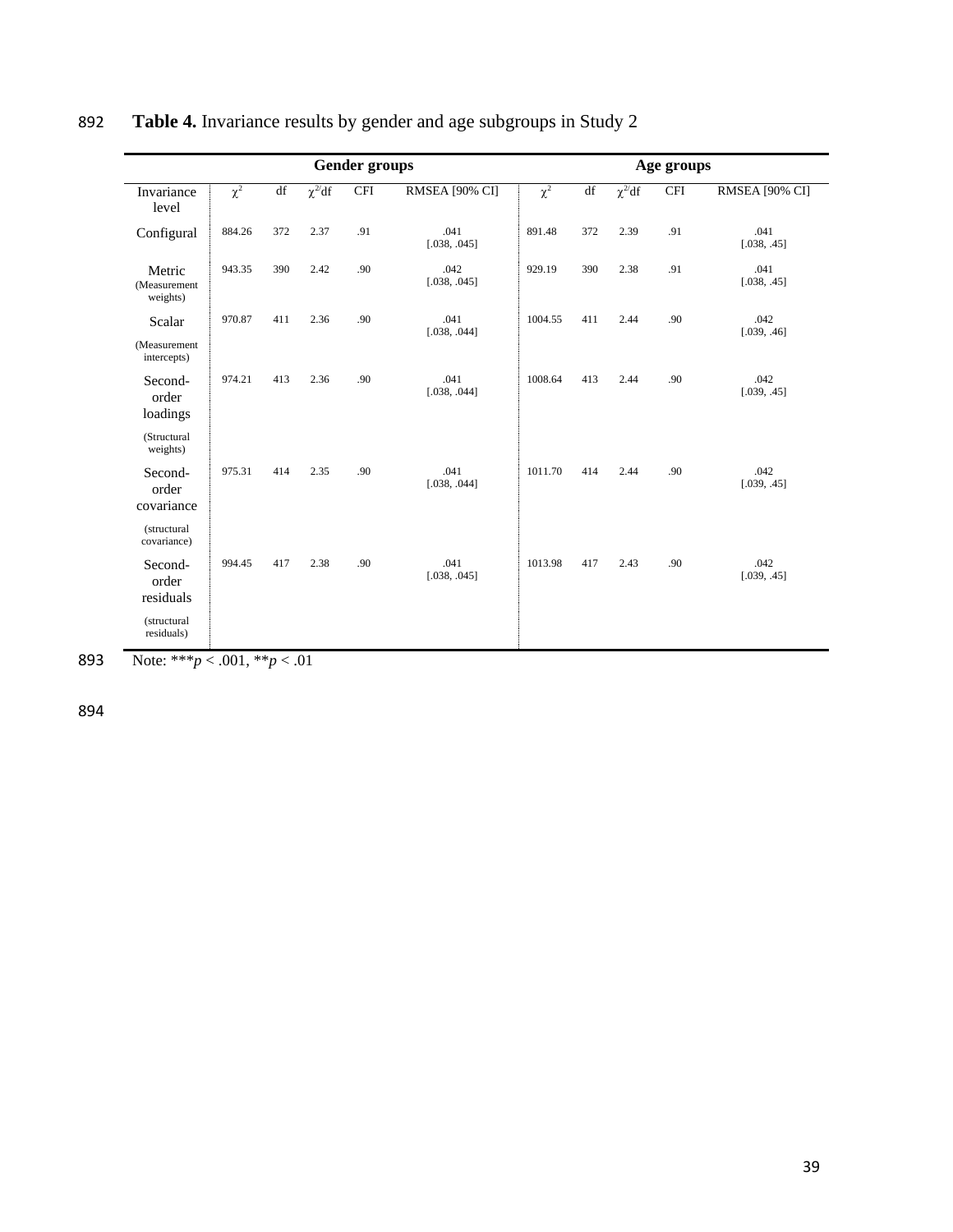

897 *Figure 1*. Note. Fit model:  $\chi$ 2 (186) = 457.27, *p* < .001,  $\chi$ 2 /df = 2.46, CFI = .91, RMSEA = .060, 90% CI [.053; .067]. Coefficients are standardized. No item-factor loading was below the recommended level of *β* =

.30 (Kline, 2011). Loadings were all significant (*p* < .001).